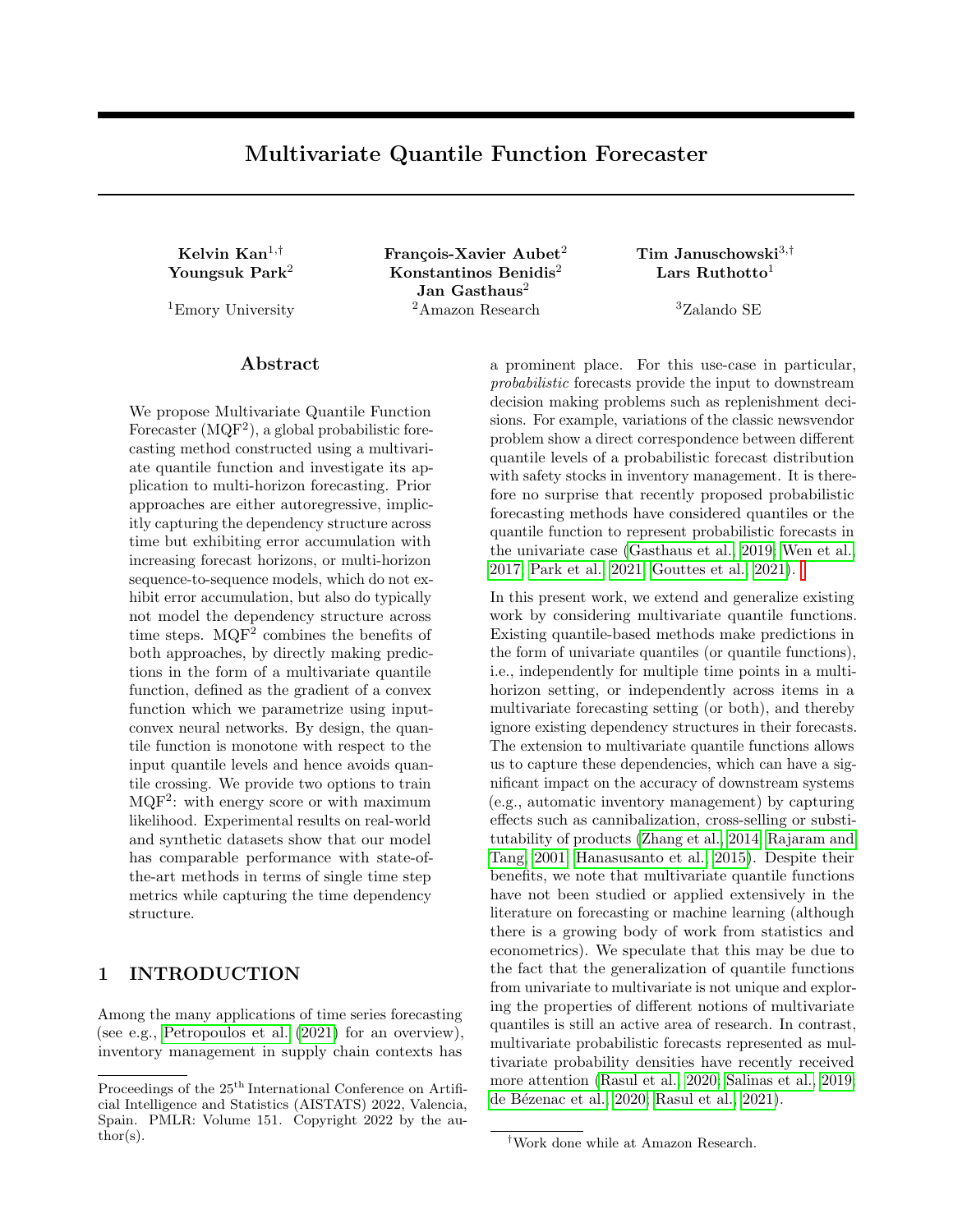In the univariate case, the quantile function of a random variable is (loosely speaking) the inverse of the cumulative distribution function (CDF). In the multivariate case, however, the corresponding notion of a multivariate quantile function is not uniquely de ned, and in fact several proposals have been presented (see to sharpen their intuition about the future. Carlier et al. (2016, Sec 2.4)), emphasizing dierent attributes of univariate quantile functions. Here we adopt the denition of Carlier et al. (2016) (studied further in Chernozhukov et al. (2017); Hallin et al. (2021)) as maps that (i) map a reference distribution (e.g., uniform on the unit cube) to the target distribution, and (ii) are monotonic, where the particular notion of multivariate monotonicity used is that of being the gradient of a convex function. Through Brenier's theorem (Brenier, 1991) and Knott-Smith optimality criterion (Knott and Smith, 1984), this de nition characterizes multivariate quantile functions as the unique solutions to optimal transport problems with quadratic costs. Further, property (i) immediately connects this notion to normalizing 
ows (where typically the inverse direction is parametrized), and indeed a 
ow obeying this particular form of monotonicity has recently been proposed (Huang et al., 2021).

In more details, our contributions are as follows:

- Building on the notion of multivariate quantile functions as gradients of convex function put forth in Carlier et al. (2016), we propose to parametrize multivariate quantile functions via the gradients of input convex neural networks(Amos et al., 2017).
- We propose a training procedure based on the energy score(Gneiting and Raftery, 2007), a generalization of the continuous ranked probability score (Matheson and Winkler, 1976) to the multivariate case, and empirically demonstrate that this is e ective and robust. Our model can alternatively be trained using a more standard maximum likelihood estimation approach, by relating it to normalizing 
ows (in particular the convex potential 
ows proposed in Huang et al. (2021)).
- We combine the multivariate quantile function model with an RNN-based feature extractor, resulting in a forecasting method that yields accurate joint multi-step forecasts. To the best of our knowledge, we are the rst to represent multivariate forecasts using multivariate quantile functions.

In our empirical evaluations we show the practical viability of our approach in a series of experiments on both real-world and synthetic data where we employ the multivariate quantile function to model the multi-step forecast distribution. Our approach avoids pitfalls like error accumulation (Salinas et al., 2020) and quantile

crossing (Wen et al., 2017) while allowing for realistic samples from the probabilistic forecast. The latter is particularly important in applications that require human interaction, e.g., in a supply chain context, where business analysts want to consider extreme scenarios

The rest of the paper is organized as follows. In Section 3 we review the building blocks of our methodology: multivariate quantile functions and various training objectives. In Section 4 we present our model and describe the training and inference procedures. In Section 5 we provide an empirical evaluation on several real-world datasets and conclude the paper in Section 6. We start by reviewing the state of the art.

# 2 RELATED WORK

Deep learning-based approaches to probabilistic time series forecasting have been widely studied (see Benidis et al. (2020) and references therein). In addition to models utilizing parametric distributions (e.g., DeepAR (Salinas et al., 2019)), approaches based on quantile regression (Koenker and Bassett, 1978; Koenker, 2005) combined with RNN/CNN (Wen et al., 2017) or Transformer-based (Li et al., 2019; Lim et al., 2021) feature extractors have been shown to be 
exible and e ective. However, these approaches are limited to univariate predictions at pre-speci ed quantile levels and su er from the quantile crossing problem. Recent work on modeling univariate quantile functions (Gasthaus et al., 2019; Park et al., 2021) has addressed these limitations while still focusing on the univariate case. Our approach extends this work to multivariate quantile functions, and similarly does not suer from quantile crossing or require quantile level pre-specication.

The idea of using (univariate) quantile levels as input to a neural network in order to dene a 
exible quantile function model has previously been explored. Dabney et al. (2018) proposed implicit quantile networks which are trained by minimizing quantile loss using random uniform samples as input in the context of distributional reinforcement learning to model the state-action return distribution, and Gouttes et al. (2021) employed the same approach in the context of time series forecasting. A similar approach using uniform samples as input and minimizing the corresponding quantile loss has been proposed in Tagasovska and Lopez-Paz (2019) as a generic mechanism for modeling aleatoric uncertainty. However, none of these approaches explicitly enforce the monotonicity constraint on the quantile function, nor consider multivariate quantiles.

Other multivariate notions of quantile functions than the one we use here have been proposed, e.g., through univariate conditional quantile functions (requiring the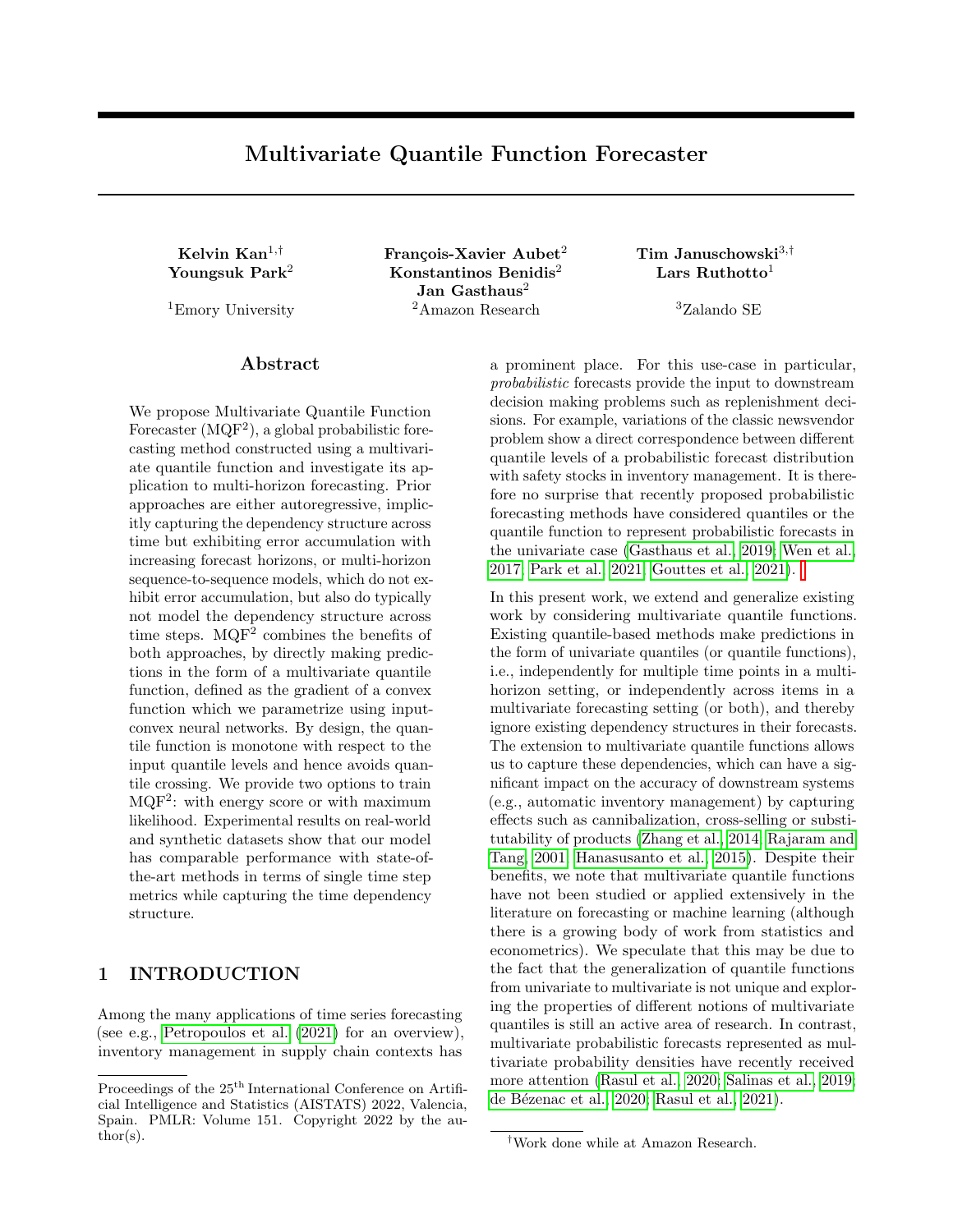choice of an ordering) (Wei, 2008), or as gradients of convex potentials but without requiring them to transport from a reference distribution to the target distribution (Koltchinskii, 1997). The notion we make use of here allows us to easily obtain samples (by being an optimal transport) while not requiring the choice of a particular ordering of the dimensions.

Conceptually closest to our approach, although not proposed in the setting of time series forecasting, is the work on convex potential 
ows (Huang et al., 2021). As in our work, and also inspired by the connection to optimal transport through Brenier's theorem, the authors propose to dene an invertible model as the gradient of a convex function and demonstrate how the inverse as well as the Jacobian determinant required for likelihood-based learning can be computed e ciently. They also propose to use input-convex neural networks to model the underlying convex function. Their work does not, however, consider the invertible mapping as a multivariate quantile function and|like other work on normalizing 
ows trained using maximum likelihood| uses a parametrization in the \reverse" direction (from the target to the Gaussian reference distribution). The same idea of using the gradient of an input-convex neural network model to dene functions that are solutions to optimal transport problems under quadratic cost has also been proposed in Bunne et al. (2021), albeit embedded in a larger architecture for modeling population dynamics.

More broadly, density models de ned through invertible maps (\normalizing 
ows") (Kobyzev et al., 2021) have been used in the context of time series forecasting as 
exible uni- and multivariate density models: Rasul et al. (2020) proposed to directly parametrize a multivariate forecast distribution using a normalizing 
ow, while de Bezenac et al. (2020) combined a linear-Gaussian dynamical system with an invertible output model. These approaches, however, treat the ows as generic density estimators and do not draw the connection to multivariate quantile functions.

### 3 BACKGROUND

In this section we introduce the necessary background and building blocks of our approach: multivariate quantile functions, the energy score (which forms the basis of our training procedure), normalizing 
ows (which underlie the alternative maximum likelihood training procedure), and (partially) input convex neural networks (which we use to parametrize the convex function).

### 3.1 Multivariate Quantile Functions

In the univariate case, for a real-valued random variable Z, denote by  $F_Z(z)$  its CDF. The corresponding quantile function is dened as

$$
q_z()
$$
 :=  $F_z^{-1}$ ( ) = inf f z 2 R :  $F_z(z)g$ : (1)

Here  $2$  (0; 1) is the quantile level, which is the probability that  $Z$  is less thang  $( )$ .

While the CDF naturally extends to the multivariate case  $F_Z : R^d : (0; 1)$ , it is not invertible in general, precluding us from de ning the corresponding quantile functions as its inverse. One natural way to de ne a quantile function of an n-variate random variable Z is as a mapping from  $(0,1)^n$  to R<sup>n</sup>. The input to this mapping is a quantile vector  $2(0;1)^n$  (instead of a single quantile level ), where the i-th entry <sup>i</sup> represents the quantile level of  $q_Z$  (  $\,$  )]<sub>i</sub>. However, such a mapping is not uniquely dened, as the entries of the quantile vector can interact with each other, so that the quantile levels do not have the same probabilistic meaning (Carlier et al., 2016). The de nition proposed in Carlier et al. (2016) that we adopt here resolves this ambiguity by enforcing a particular notion of monotonicity.

In the univariate case, by construction, the quantile function has two essential properties. The rst property is satisfying the representation property $1$ 

$$
Z = q_Z( ); \tU(0; 1)^n; \t(2)
$$

for  $n = 1$ . Here, we slightly abused notation by denoting as a random variable. The second property is monotonicity, i.e.,

$$
if \t1 < 2, then q_2(-1) q_2(-2): \t(3)
$$

The multivariate (vector) quantile function proposed in Carlier et al. (2016) is dened as a gradient of a convex function (a multivariate notion of monotonicity, thus extending (3)) that satises the representation property (2). Moreover, the convexity implies

$$
(q_2(-1) - q_2(-2))^2(-1 - 2) = 0;
$$
 (4)

which reduces to the monotonicity in the univariate case. Thus, this de nition reduces to the classical quantile function in the univariate case. By de ning the quantile function to be monotonic in the sense of being the gradient of a convex function, a connection to work on optimal transport (Villani, 2009; Peyre et al., 2019) is drawn, where Brenier's polar factorization theorem (Brenier, 1991) and Knott-Smith optimality criterion (Knott and Smith, 1984) establish that

<sup>&</sup>lt;sup>1</sup> In general, quantile vectors can follow distributions other than  $U(0, 1)^n$  (Carlier et al., 2016). For instance, one can use the isotropic Gaussian distribution.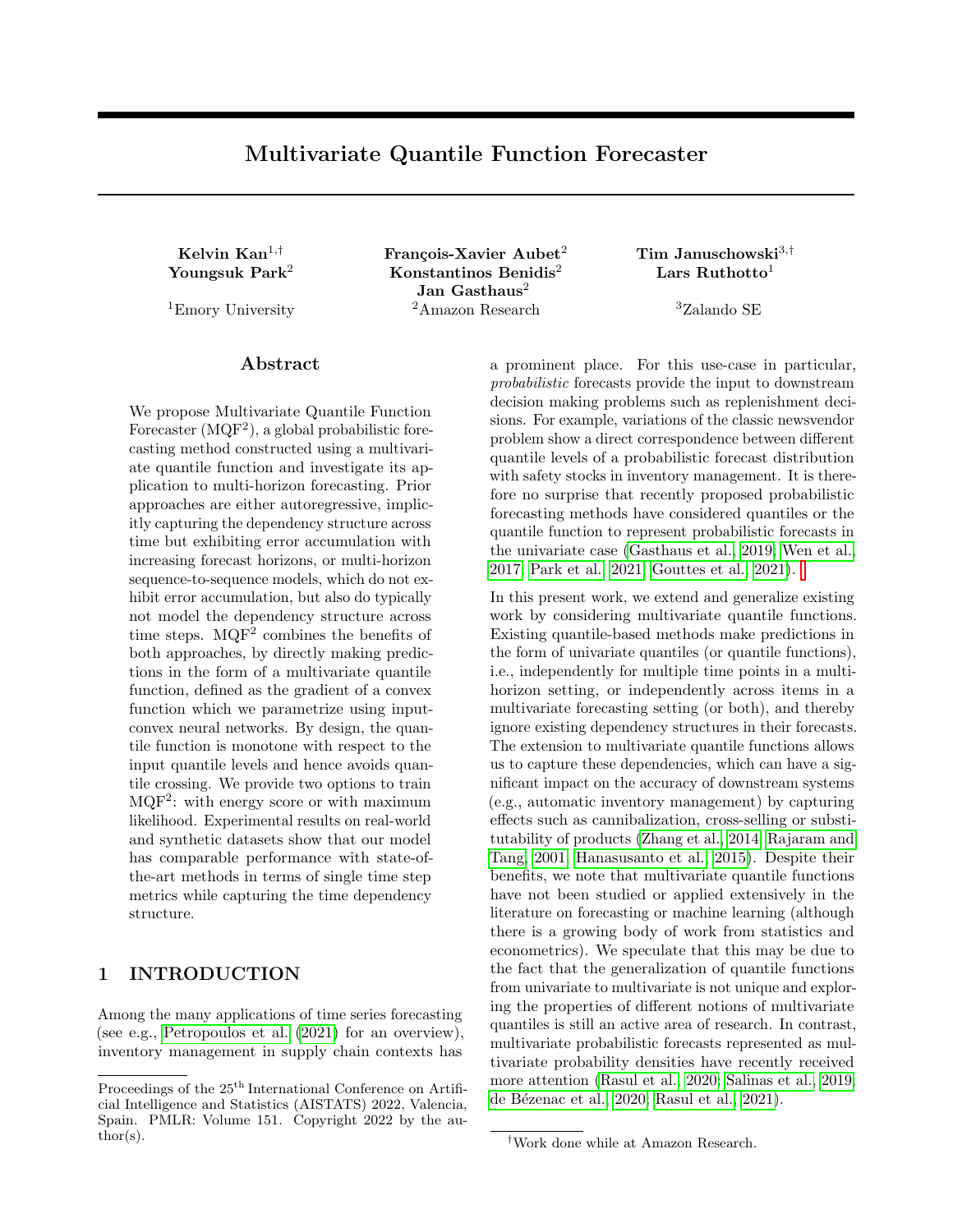such functions are the unique optimal transports with quadratic cost. In particular, the representation property and monotonicity are necessary and sucient for multivariate quantile functions to be the unique optimal transports from a reference distribution (typically chosen to be uniform on the unit cube) to the distribution of interest under quadratic cost, i.e. they minimize the Wasserstein distance min E <sub>U (0;1)</sub> k q( )k  $q:q()$  = Z 2 2 .

### 3.2 Energy Score

In the univariate case, given realizationsz of the random variable Z, we seek to estimate the quantile function  $q_z$  for all quantile levels  $2(0; 1)$ . We can achieve this by minimizing the continuous ranked probability score (CRPS) (Gneiting and Raftery, 2007), de ned as

L\_{CRPS} (q; z) = E<sub>w;w<sup>o</sup></sub> <sub>q(U(0; 1))</sub> 
$$
\frac{1}{2}
$$
jw  $w^0j + jw$  zj ; (5)

where w and  $w^0$  are independent. CRPS is strictly proper (Gneiting and Raftery, 2007), i.e.,

$$
E_z \, z \, L_{CRPS} \left( q_z; z \right) < E_z \, z \, L_{CRPS} \left( q; z \right); \qquad (6)
$$

for any Z and  $q \in q_Z$ , both with nite rst moment. In other words, for realizationsz of the random variableZ, the unique minimizer of CRPS is the quantile function  $q_{Z}$ .

The energy score (Gneiting and Raftery, 2007) is an extension of the CRPS to the multivariate setting, which takes a statistical energy perspective from Szekely  $(2003)$ . It is de ned as

$$
L_{ES}(q; z) = E_{w; w^{0} q(U(0; 1)^{n})} \frac{1}{2}kw w^{0}k_{2}
$$
  
+ kw zk\_{2}; (7)

where w and w<sup>0</sup> are independent. If  $2(0; 2)$ , the energy score is strictly proper (Sækely, 2003) for any Z and q  $6 \text{ q}$  satisfying  $E_z$  z kzk<sub>2</sub> < 1 and  $E_{w_{q(U(0;1)^n)}$ kwk<sub>2</sub> < 1, respectively.

In practice, we approximate the energy score by

$$
E_{ES}(q; z) = \frac{1}{2jCjjCj} \n\begin{array}{ccc}\nX & & w^{0}k_{2} \\
& & \times \\
& & \times \\
& & + \frac{1}{jC^{0}j} \n\end{array}
$$
\n
$$
k w w^{0}k_{2}
$$
\n
$$
+ \frac{1}{jC^{0}j} \n\begin{array}{ccc}\n& & \times \\
& & \times \\
& & \times\n\end{array}
$$
\n
$$
(8)
$$

where Cs are sets of nite samples drawn from  $q(U(0; 1)^n)$ .

#### 3.3 Normalizing Flows

Normalizing 
ows (Tabak and Turner, 2013; Ruthotto and Haber, 2021) are $C^1$ -di eomorphic and orientationpreserving functions which map from R<sup>n</sup> to R<sup>n</sup>. In particular, they transform a random variable of interest Z with density  $p_z$  into Y with a simple density  $p_y$ which can be easily evaluated, typically an isotropic Gaussian. Note that the mappings of normalizing 
ows go in the opposite direction to quantile functions, which map samples of a uniform (simple) distribution to Z. To distinguish between the two opposite directions, in this paper we denote normalizing ows asg.

Maximum Likelihood Estimation Using the change of variables formula, we estimate  $(z)$  as

$$
p_Z(z) \t p_{g}(z) = p_Y (g(z)) \det \frac{dg(z)}{dx} ; \t (9)
$$

where  $p_{\alpha}$  is the density induced by g. We target to nd a normalizing ow that approximates the true density pz well. One method to evaluate the discrepancy between the two densities in (9) is the Kullback-Leibler (KL) divergence dened by

$$
KL(p_Zkp_g) = E_z \t Z \t log \frac{p_Z(z)}{p_g(z)}
$$
  
= E\_z \t Z \t log(p\_Z(z)) \t E\_z \t Z \t log(p\_g(z)) :

The rst term is a constant and can be dropped in minimization. Replacing the expectation of the second term by samplesz<sub>i</sub>  $Z$ , for  $i = 1$ ; :::; m, we obtain the negative log-likelihood given by

$$
\frac{1}{m} \sum_{i=1}^{m} E_{ML} (g(z_i)) := \frac{1}{m} \sum_{i=1}^{m} \left[ log(p_g(z_i)) \right]
$$
\n
$$
= \frac{1}{m} \sum_{i=1}^{m} p_Y (g(z_i)) log \det \frac{dg(z_i)}{dx} \qquad (10)
$$

Sample Generation After training the normalizing ow, we can generate predicted samples  $oZ$  by going backward through the 
ow. That is computing the inverse  $g^{-1}(y)$ , where y is a sample drawn from the reference distribution de ned by  $p_Y$ .

#### 3.4 Partially Input Convex Neural Network

Input convex neural network (ICNN) (Amos et al., 2017) is a neural network with special constraints on its architecture such that it is convex with respect to (a part of) its input. ICNN has demonstrated successful applications in various optimal transport and optimal control problems (Bunne et al., 2021; Chen et al., 2019; Huang et al., 2021; Makkuva et al., 2020). Moreover, it has been proved that, under mild assumptions, ICNN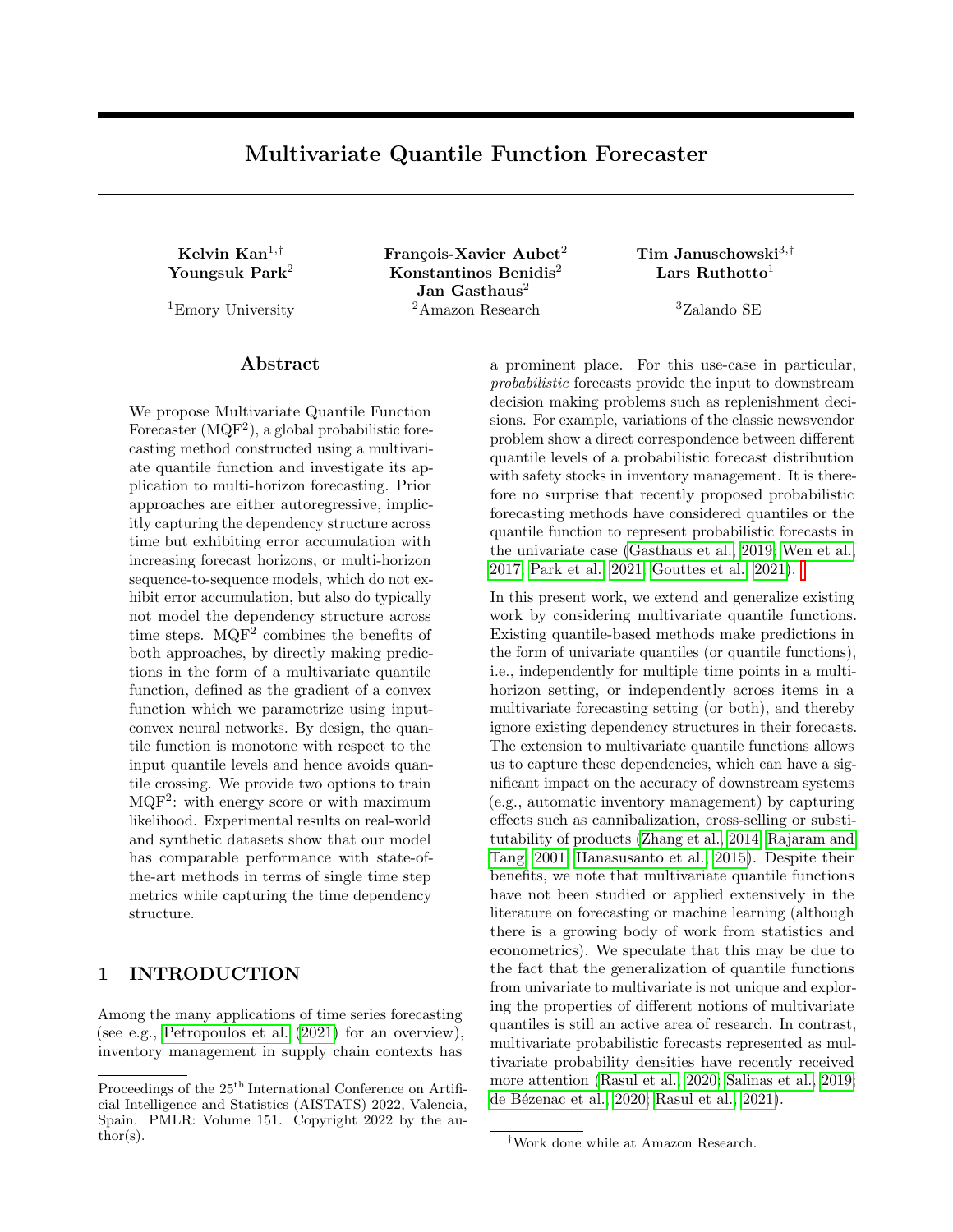and its gradient can universally approximate convex functions (Chen et al., 2019) and their gradients (Huang et al., 2021), respectively. This means that the gradient of ICNN can universally approximate multivariate quantile functions in the marginal case. Moreover, we will demonstrate in our experiments that it can also e ectively approximate conditional quantile functions.

We consider in this work a type of the ICNN called the partially input convex neural network (PICNN) (Amos et al., 2017), we follow the PICNN architecture used in (Huang et al., 2021). For an input pair  $($ ; h) 2 (R  $n$  R<sup>d</sup>), the key feature of PICNN is that it is only convex with respect to . The i-th layer of a k-layer PICNN, with  $i = 1$ ;::;; k, is represented as:

$$
v_{i+1} = a_i W_i^{(v)} v_i [W_i^{(vu)}u + b_i^{(v)}]_{+}
$$
 (11)

+ W<sub>i</sub><sup>( )</sup> 
$$
(W_i^{(u)}u + b_i^{( )}) + W_i^{(u)}u + b_i ;
$$

with: G (; h) =  $v_k$ ; u = a(Wh + b): (12)

Here, W 's and b's are weights and bias of the network, respectively, they are collectively denoted as ,

denotes the Hadamard product, and  $\mathbb{I}$  denotes the ReLU activation function. Moreover, to render the convexity of the network, a<sub>i</sub>'s are convex and nondecreasing activation functions, andW  $_1^{(v)}$ 's have nonnegative entries.

## 4 MULTIVARIATE QUANTILE FUNCTION FORECASTER

In this section, we introduce the Multivariate Quantile Function Forecaster (MQF<sup>2</sup>) which uses a multivariate quantile function conditioned on the past time points to make probabilistic forecasts. Contemporary deep learning based probabilistic forecasting methods like DeepAR (Salinas et al., 2020), MQRNN (Wen et al., 2017), or TFT (Lim et al., 2021) consist of two components: an encoder that extracts features from past observations and compresses them into a nitedimensional hidden state (Salinas et al. (2019) used an RNN-based encoder, Wen et al. (2017) used RNNs and CNNs, and Lim et al. (2021); Eisenach et al. (2020) used a Transformer-based architecture), and probabilistic output model which transforms the hidden state into a representation of the probability distribution over future observations (e.g. parametric density-based for Salinas et al. (2019), univariate quantile predictions for Wen et al. (2017); Eisenach et al. (2020); Lim et al. (2021), normalizing 
ow-based for Rasul et al. (2020)). We follow the same paradigm here and condition the multivariate quantile function (which constitutes the output model) on the hidden state produced by an encoder network. As our focus lies on the output model,

we restrict our attention to that component (see e.g. Salinas et al. (2019); Wen et al. (2017); Benidis et al. (2020) for details on the general setup) and only consider the combination with a DeepAR-based encoder (and follow the same window-based training procedure detailed in Salinas et al. (2020)), while in principle our approach can be combined with any encoder architecture. In the remainder of this section, we rst present how the PICNN can be used to model a multivariate quantile function. Then, we propose two alternatives to train the model, using the energy score and maximum likelihood, respectively.

### 4.1 PICNN Quantile Function

We propose to use the gradient of a PICNNg  $( ; h) :=$  $r$  G (; h) to model a conditional multivariate quantile function  $q$  (ih) with a quantile vector 2  $(0:1)^n$ . We illustrate this in the right half of Figure 1. The PICNN G (; h) is convex with respect to only Through this setup our multivariate quantile function satises the monotonicity property and hence (3) by design. In addition, the fact that the network is not convex with respect to the second input vectorh allows us to 
exibly condition the multivariate quantile function on input features or a representation of them produced by a time series encoder model.

As presented in Section 3.1, there are two essential properties for a quantile function, the representation property (2) and the monotonicity property. Our parametrization through the gradient of the PICNN constrains the multivariate quantile function to ful ll the monotonicity property, which means that we can train our model with standard gradient descent optimizers so as to come as close as possible to the representation property. To do so, we propose two alternatives: training with the energy score or with maximum likelihood.

While this representation of a multivariate quantile function is general and can be used in any regression context, we propose to use it in the probabilistic forecasting context. We use a forecasting encoder network  $H(x) = h$  to obtain a representation of the past time series on which we condition the quantile function. To the best of our knowledge, this is the rst application of the de nition of monotonicity to construct a multivariate quantile function for all quantile levels  $2 (0; 1)^n$ and the use of ICNN for this application.

#### 4.2 Training Procedure

We propose two alternative procedures to train the multivariate quantile forecasting functions described above. First using the energy score to bring the distribution of samples from the model to as close to the true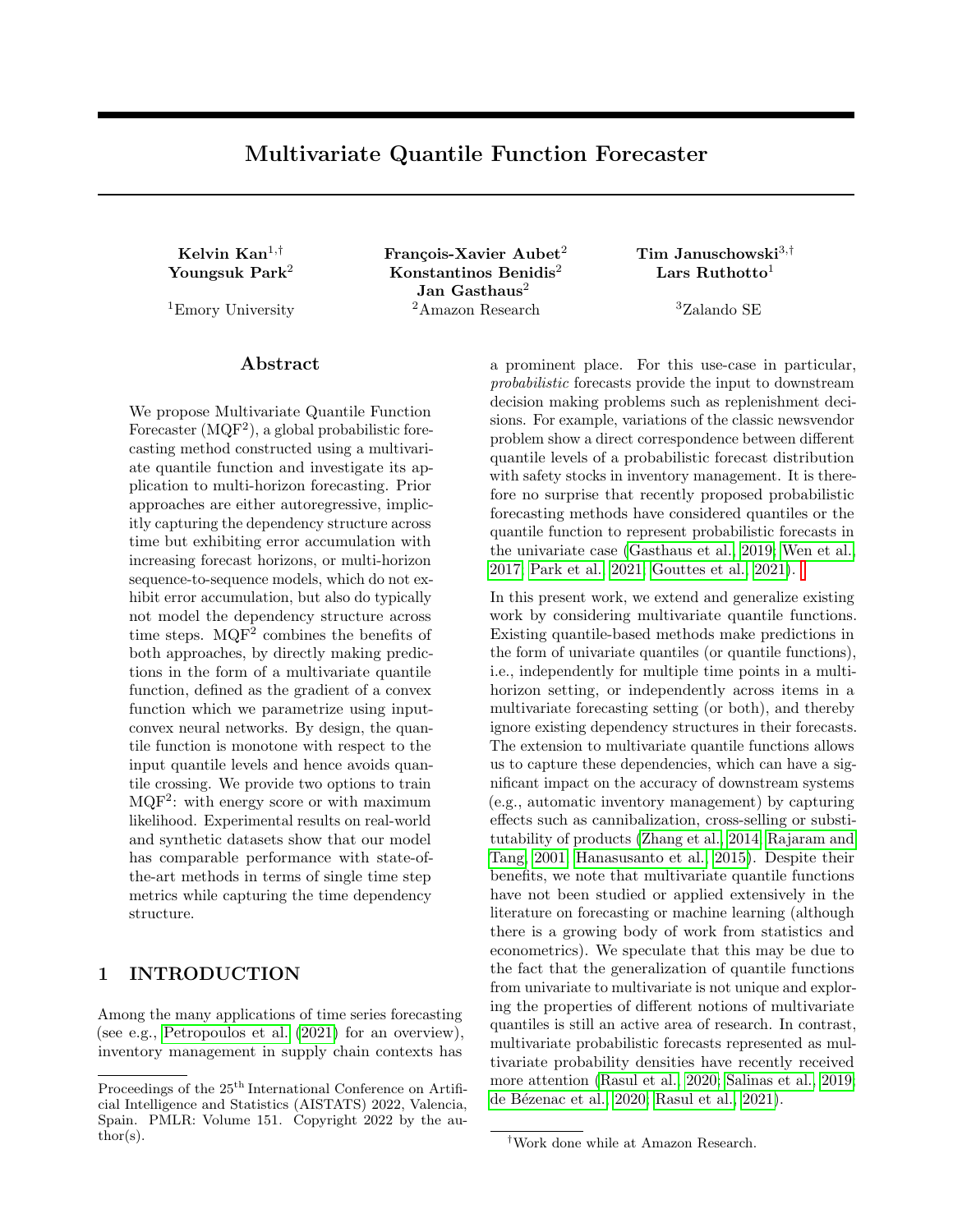Figure 1: Schematic representation of MQP. The crux of the method is the full multivariate quantile function which is monotone with respect to the multivariate quantile vector . It is achieved by modeling the quantile function with the gradient of a function G which is convex with respect to . The quantile function is conditioned on the past of the time series through a representation obtained from an encoder network. The network is trained by minimizing the loss between forecast samples and the true target.

distribution as possible and so ful II the representation property. The second option is to use normalizing ows as the inverse of the quantile function to map the observed samples to a Gaussian distribution. The network is then trained to maximize the likelihood of the mapped samples under the Gaussian distribution.

#### 4.2.1 Training via Energy Score

We propose to train  $MQF<sup>2</sup>$  using the energy score (Gneiting and Raftery, 2007), the generalization of CRPS to multivariate distributions.

Training Consider m training example pairs f (x<sub>i</sub>; z<sub>i</sub>)g<sub>ia1</sub>, where x<sub>i</sub> denotes the input features and z<sub>i</sub> the target output. Each z<sub>i</sub> can span multiple time steps and/or across multiple time series. We minimize the approximated energy score  $E_{ES}$  in (8) as

$$
\underset{i}{min}\ \frac{1}{m}\sum_{i=1}^{X^n}\ E_{ES}(q\ (jH\ (x_i));z_i);
$$

where q (jH  $(x_i)$ ) = g (;H  $(x_i)$ ) is the multivariate quantile function.

Inference Our multivariate quantile function is trained to provide estimate on all quantile levels, for inference we can compute = q ( jh), where  $2 (0; 1)^n$ is drawn from a uniform distribution.<sup>2</sup>

#### 4.2.2 Training via Maximum Likelihood

The second option is to train the gradient of PICNN through (conditional) normalizing 
ows. This approach follows Huang et al. (2021), which proposed to use ICNN as normalizing ows.

We note that normalizing ows take target samples z as input and return the corresponding Gaussian samples, as opposed to quantile functions which take uniform samples and output z. To distinguish this reversed direction of mapping, we denote the PICNN used for normalizing ows as G.

Invertible Gradient Since the gradient of PICNN is used as normalizing 
ows, it needs to be invertible. To this end, an  $I_2$  term is added to  $v_k$ , the nal layer of the PICNN (12), i.e.,

G (z; h) = 
$$
v_k(z; h) + \frac{1}{2}kzk_2^2;
$$
 (13)

where  $> 0$  is a trainable parameter. The additional term renders G strongly convex, and hence its gradient is invertible. In Huang et al. (2021), they term the mapping of the gradient  $g := r \nvert z \cdot g$  as convex potential 
ows.

Training Given the training example pairs f  $(x_i; z_i)$ g $_{i=1}^m$  , we minimize the negative log-likelihood, with  $\mathcal{L}_{ML}$  de ned in (10), as

$$
\underset{\vdots}{min}\ \frac{1}{m}\ \underset{\vdots=1}{\overset{X^{n}}{m}}\ \text{L}_{ML}\ (g\ (z_{i}\,;H\ (x_{i})))\,;
$$

Inference The normalizing 
ow can serve as a (generalized) quantile function (Carlier et al., 2016), which takes inputs drawn from an isotropic Gaussian distribution and output the predicted target samples.

In particular, we rst sample  $y$  2  $\mathsf{R}^n$  from the isotropic Gaussian distribution. Then we go backward through the ow to obtain the prediction  $z$ . To this end, we

 $2$ In practice, we use a generalized quantile vector (Carlier et al., 2016), which follows the isotropic Gaussian distribution. Because this empirically allows for a better training.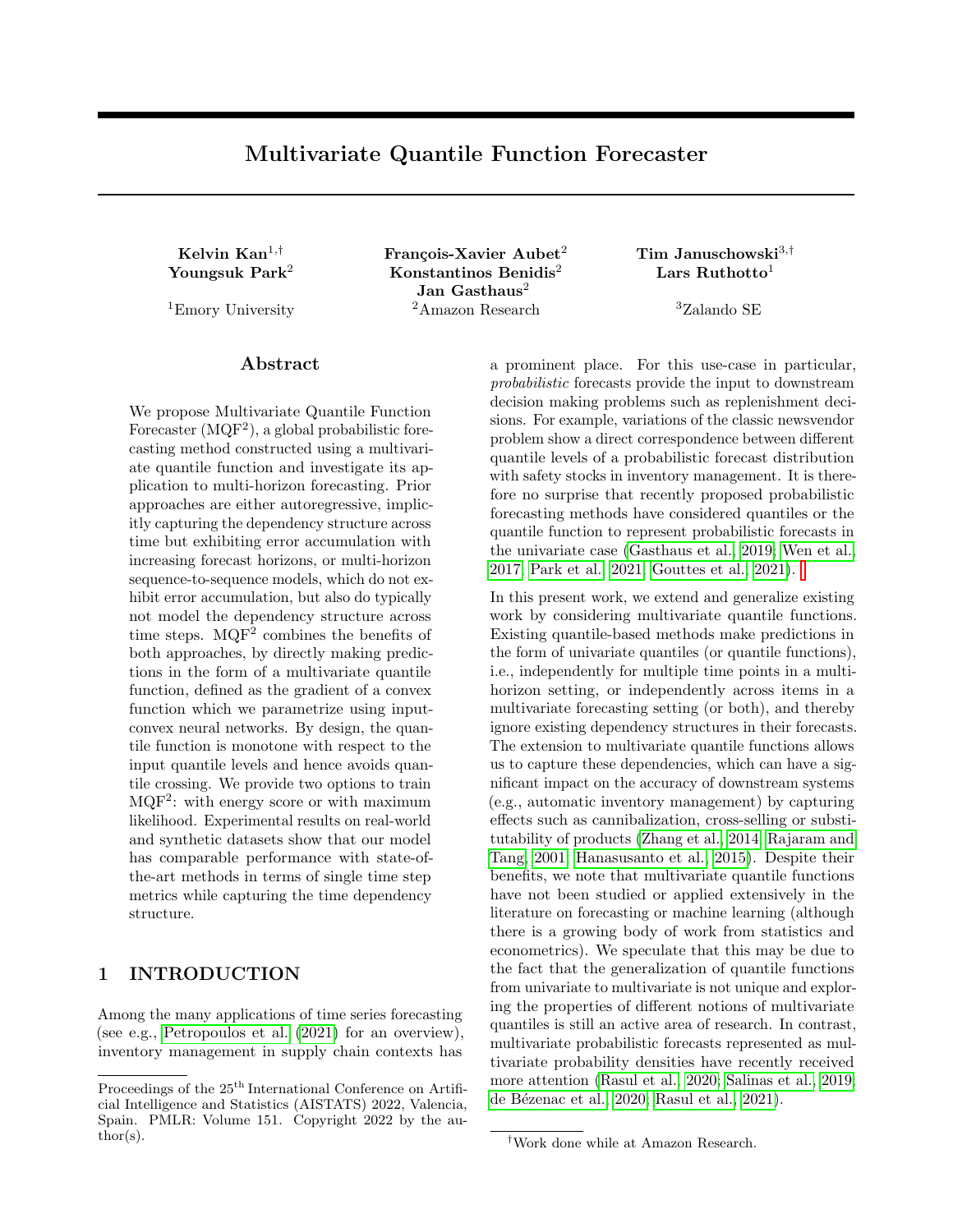solve the convex minimization problem

$$
\min_{z} \mathfrak{S} (z; h) \quad z^> y; \tag{14}
$$

whose minimum  $\ge$  satis es  $\theta$  ( $\ge$ ; h) = y. That is  $\ge$  =  $g^{-1}(y;h)$ . The minimization problem (14) is solved using the L-BFGS algorithm (Liu and Nocedal, 1989).

Monotonicity Since we are using the inverse of the normalizing 
ow as the quantile function, it is important to show that the inverse  $g^{-1}$  is also monotone, i.e., it is the gradient of a convex function. The following proposition guarantees the monotonicity of  $g^{-1}($ ; h).

Proposition 1. Let D  $R^n$  be open,  $G : D! R$ be a strongly convex and smooth function and be its gradient. Then g  $^1$  exists and is the gradient of a convex function.

For the proof of Proposition 1, we refer the readers to the Appendix. Note that the assumption of smoothness is satised when the PICNN architecture uses smooth activation functions such as the softplus function to render the whole network smooth.

### 5 EXPERIMENTS

Our MQF<sup>2</sup> can be multivariate in prediction horizon (multi-horizon) and/or across multiple time series. In our experimental evaluations, we focus on the former case, where at a given time point the model outputs a distribution of multiple points into the future. This evaluation setup allows us to compare to standard univariate forecasting models, here MQCNN (Wen et al., 2017) and DeepAR (Salinas et al., 2020). These two models represent di erent approaches for multi-horizon predictions. On the one hand, MQCNN factorizes the multivariate distribution over the time steps, considering them independently of each other and therefore the time dependency structure among them is ignored. On the other hand, DeepAR only predicts a single time step at a time and the model is unrolled to predict the full forecast horizon. By doing so it implicitly models the forward dependency among time steps, but at the cost of error accumulating.

We recall that MQF $^2$  is generic because it can be used in many sequence-to-sequence architectures as an alternative to the decoder. For our experiments, we choose to implement  $MQF<sup>2</sup>$  on top of a DeepAR encoder. We use the default hyperparameters for the comparison methods as found in GluonTS (Alexandrov et al., 2020). For  $MQF<sup>2</sup>$  we use the default parameters for the DeepAR encoder and PICNN with 40 hidden units and 5 hidden layers for the real experiments, and with 10 hidden units and 2 hidden layers for the synthetic experiments. We train the model to convergence (For

real data experiments, we use 100 epochs for MQCNN and DeepAR and 300 for  $MQP^2$  as it is more complex. For synthetic experiments, we use 50 epochs for all models). Otherwise all the hyperparameters are kept constant across models. MQ $\beta$  is implemented in PyTorch<sup>3</sup> (Paszke et al., 2019). We refer the readers to the Appendix for more details on the experimental details, model hyperparameters and their robustness.

We evaluate our model on both real and synthetic data. For the real experiments, we evaluate the methods on several real-world datasets and report the performance in terms of various univariate and multivariate metrics. For the synthetic experiment, we test the ability of dierent models to learn and predict articial data which follow a Gaussian process.

#### 5.1 Experiments on Real Data

We perform experiments onElec and Traf from the UCI data repository (Dheeru and Karra Taniskidou, 2017), and di erent M4competition datasets (Makridakis et al., 2018). The results are shown in Table 1. Experimental results in terms of more metrics and hyperparameter robustness tests are available in the Appendix. In the following we analyze them along di erent angles.

MQF  $2$  is competitive with the state of the art. Table 1 shows the mean scaled interval score (MSIS) (Gneiting and Raftery, 2007) and mean weighted quantile loss, averaged over the f 0:1; 0:2; :::; 0:9g quantiles and over the full forecast horizon. These are univariate probabilistic forecasting metrics which are computed at each point in the forecast horizon and are averaged over the points. We observe that MQF<sup>2</sup> is very competitive with the state of the art. In particular, under these two metrics,  $MQF<sup>2</sup>$  performs the best in all but 1 dataset (in which  $MQF<sup>2</sup>$ 's performance is close to the best one). While a main advantage of our method is to model the time dependencies across the time dimension of the forecast horizon, its performance on modeling the marginal distributions is comparable to that of MQCNN, which by design only learns such distributions.

MQF<sup>2</sup> captures the time dependency between outputs. We use two multivariate metrics to evaluate the multivariate distributions produced by di erent models. First, we measure the energy score between samples from the forecasting models and the observed target time series. In addition, we compute CRPS between the sum of these samples and the sum of the observed target time series. The distribution of a sum depends on the dependency among its elements. Hence,

<sup>&</sup>lt;sup>3</sup>available at https://github.com/awslabs/gluon-ts/ tree/master/src/gluonts/torch/model/mqf2 .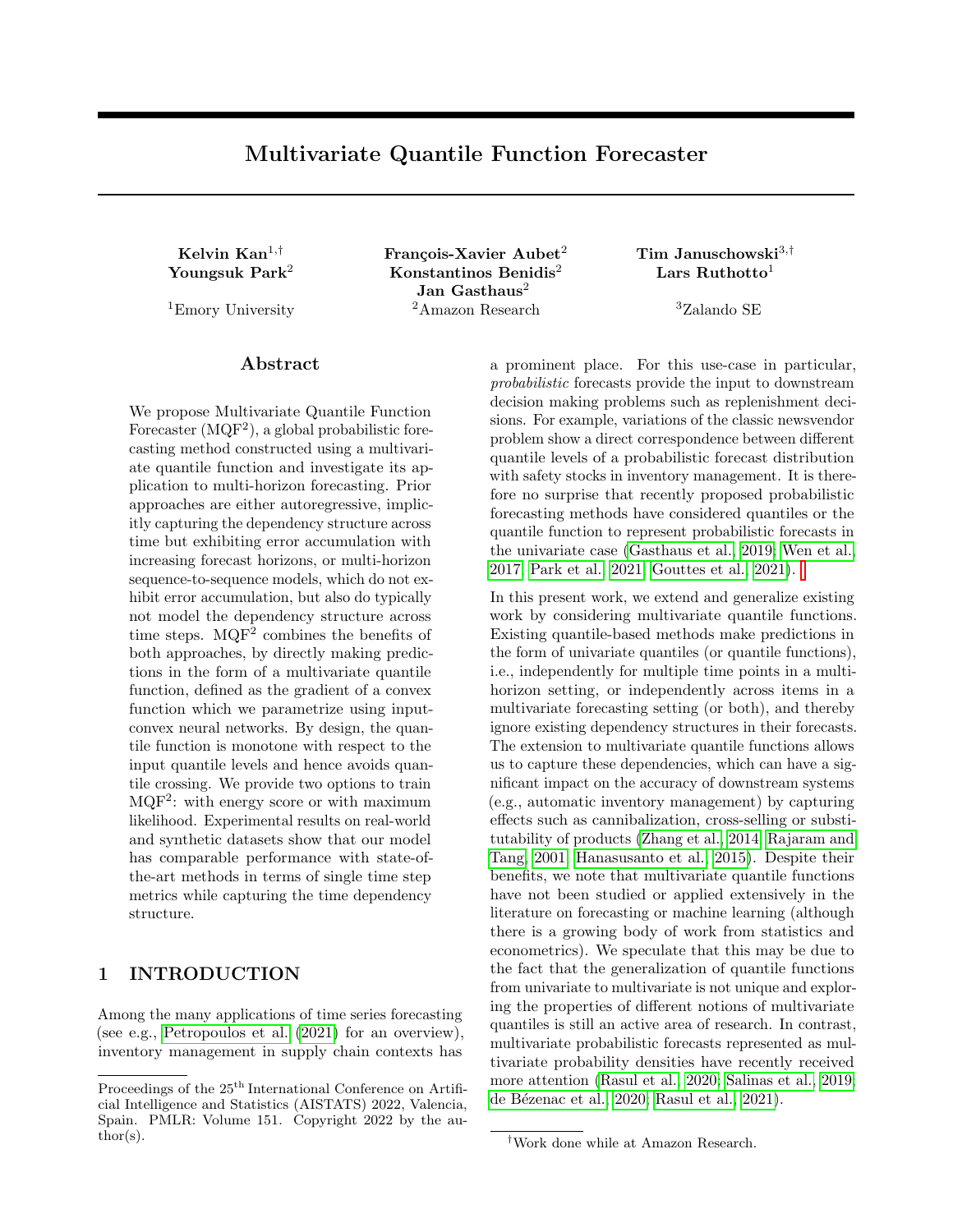Multivariate Quantile Function Forecaster

| Dataset    | Model        |                       | Metrics over full horizon |                  |       |                |               |                 | Mean Quantile Loss over di ering forecast horizon |                  |        |                  |               |                  |                |                 |                          |                |                |
|------------|--------------|-----------------------|---------------------------|------------------|-------|----------------|---------------|-----------------|---------------------------------------------------|------------------|--------|------------------|---------------|------------------|----------------|-----------------|--------------------------|----------------|----------------|
|            |              |                       | sum CRPS                  | Energy score     |       |                | <b>MSIS</b>   |                 | meanvQL                                           |                  | 1 step |                  | 5 steps       |                  | 10 steps       |                 | 15 steps                 |                | 20 steps       |
|            | <b>MQCNN</b> | 2323.5                | 54.2                      | 1282.1           | 1.0   | 11.7           | 0.0           | 0.086           | 0.0                                               | 0.042            | 0.0    | 0.125            | 0.01          | 0.117            | 0.02           | 0.094           | 0.01                     | 0.062          | 0.0            |
| Elec       | DeepAR       | 3059.6                | 180.8                     | 971.7            | 59.0  | 7.3            | 0.1           | 0.07            | 0.0                                               | 0.027            | 0.0    | 0.055            | 0.0           | 0.059            | 0.0            | 0.074           | 0.0                      | 0.089          | 0.01           |
|            | $MQF^2 + ES$ | 1723.7                | 122.8                     | 891.1            | 32.1  | 6.9            | 0.1           | 0.066           | 0.0                                               | 0.031            | 0.0    | 0.08             | 0.01          | 0.102            | 0.0            | 0.056           | 0.0                      | 0.068          | 0.01           |
|            | $MQF^2$ + ML | $2332.523 \pm 146.88$ |                           | 893.6± 53.8      |       |                | $7.2 \pm 0.6$ | $0.066 \pm 0.0$ |                                                   | $0.038 \pm 0.01$ |        | $0.088 +$        | 0.02          | $0.073 \pm 0.01$ |                | $0.053 \pm 0.0$ |                          | $0.067 + 0.01$ |                |
| Traf       | <b>MQCNN</b> | 0.419                 | 0.33                      | 0.161            | 0.06  | 46.1           | 1.6           | 0.993           | 0.29                                              | 0.905            | 0.4    | 5.909            | 0.37          | 0.878            | 0.42           | 0.871           | 0.23                     | 0.644          | 0.18           |
|            | DeepAR       | 0.108                 | 0.01                      | 0.061            | 0.0   | 7.2            | 0.1           | 0.131           | 0.0                                               | 0.074            | 0.0    | 0.163            | 0.0           | 0.117            | 0.0            | 0.123           | 0.0                      | 0.144          | 0.0            |
|            | $MQF^2 + ES$ | 0.095                 | 0.0                       | 0.06             | 0.0   | 7.2            | 0.0           | 0.142           | 0.0                                               | 0.104            | 0.0    | 0.298            | 0.01          | 0.139            | 0.01           | 0.127           | 0.0                      | 0.139          | 0.01           |
|            | $MQF^2$ + ML |                       | $0.097 \pm 0.0$           | $0.062 \pm 0.0$  |       |                | $6.6 \pm 0.1$ | $0.13 \pm 0.0$  |                                                   | $0.078 \pm 0.0$  |        | $0.165 \pm 0.01$ |               |                  | $0.13 \pm 0.0$ |                 | $0.12 \pm 0.0$           |                | $0.14 \pm 0.0$ |
|            | <b>MQCNN</b> | 3089.8                | 10.4                      | 923.1            | 3.6   | 41.9           | 0.9           | 0.027           | 0.0                                               | 0.009            | 0.0    | 0.019            | 0.0           | 0.024            | 0.0            |                 | $\overline{\phantom{a}}$ |                |                |
|            | DeepAR       | 3186.2                | 966.5                     | 989.3            | 244.3 | 50.5           | 8.0           | 0.039           | 0.01                                              | 0.015            | 0.0    | 0.028            | 0.01          | 0.049            | 0.01           |                 |                          |                |                |
| M4-daily   | $MQF^2 + ES$ | 1752.0                | 47.3                      | 619.2            | 8.7   | 31.1           | 0.3           | 0.024           | 0.0                                               | 0.013            | 0.0    | 0.019            | 0.0           | 0.027            | 0.0            |                 |                          |                |                |
|            | $MQF^2$ + ML | $1786.028 \pm 60.94$  |                           | $622.0 +$        | 14.7  | $30.5 \pm 0.3$ |               | $0.024 \pm 0.0$ |                                                   | $0.01 \pm 0.0$   |        | $0.019 + 0.0$    |               | $0.029 \pm 0.0$  |                |                 |                          |                |                |
|            | <b>MQCNN</b> | 9196.6                | 175.4                     | 3269.9           | 34.6  | 18.7           | 0.4           | 0.12            | 0.0                                               | 0.072            | 0.0    | 0.096            | 0.0           | 0.115            | 0.0            | 0.134           | 0.0                      |                |                |
|            | DeepAR       | 7337.0                | 345.5                     | 2572.1           | 95.0  | 14.0           | 1.5           | 0.113           | 0.0                                               | 0.063            | 0.0    | 0.092            | 0.0           | 0.115            | 0.0            | 0.143           | 0.01                     |                |                |
| M4-monthly | $MQF^2 + ES$ | 7365.7                | 218.1                     | 2554.6           | 79.3  | 12.8           | 1.4           | 0.112           | 0.0                                               | 0.059            | 0.0    | 0.087            | 0.0           | 0.113            | 0.0            | 0.145           | 0.0                      |                |                |
|            | $MQF^2$ + ML | $8235.445 \pm 0.0$    |                           | $2839.7 \pm 0.0$ |       | $14.4 \pm 0.0$ |               | $0.124 \pm 0.0$ |                                                   | $0.066 \pm 0.0$  |        |                  | $0.1 \pm 0.0$ | $0.124 \pm 0.0$  |                | $0.159 \pm 0.0$ |                          |                |                |
|            | <b>MQCNN</b> | 3753.7                | 28.1                      | 1976.2           | 12.8  | 34.2           | 0.3           | 0.115           | 0.0                                               | 0.064            | 0.0    | 0.141            | 0.0           |                  |                |                 |                          |                |                |
|            | DeepAR       | 3749.1                | 42.6                      | 1917.1           | 7.9   | 34.9           | 0.6           | 0.118           | 0.0                                               | 0.065            | 0.0    | 0.145            | 0.0           |                  |                |                 |                          |                |                |
| M4-yearly  | $MQF^2 + ES$ | 3649.3                | 60.9                      | 1859.4           | 28.1  | 36.7           | 1.6           | 0.116           | 0.0                                               | 0.075            | 0.0    | 0.135            | 0.0           |                  |                |                 |                          |                |                |
|            | $MQF^2$ + ML | $3784.486 \pm 105.76$ |                           | 1913.2 35.2      |       | $38.8 \pm 2.1$ |               | $0.119 + 0.0$   |                                                   | $0.07 \pm 0.0$   |        | $0.143 \pm 0.0$  |               |                  |                |                 |                          |                |                |

Table 1: Results of MQF<sup>2</sup> compared with other state of the art methods (for all columns lower is better.) We show the mean and standard deviation over 3 training runs. A  $\lceil \cdot \rceil$  indicates that the corresponding time step is beyond the prediction length of the dataset.

### (a) MQCNN (b) MQF  $^2$

Figure 2: Three sample paths generated by MQCNN and MQF<sup>2</sup>. The dotted vertical lines represent the start of the prediction horizon.

accurately measuring the dependency between the time points will result in a better estimate of the distribution of their sum. These two metrics are shown in Table 1 and are computed over the full forecast horizon of each dataset. We see that  $MQF<sup>2</sup>$  outperforms the comparing methods by some margin, especially when it is trained with energy score. In particular,  $MQF<sup>2</sup>$  performs the best in all but 1 result, in which it is very close to the best method and reports a much lower standard deviation over training runs.

We observe that MQCNN is underperforming because it assumes that the time points over the prediction horizon are independent and hence cannot capture time dependency. On the other hand, on some datasets like Traf , M4-monthly, and M4-yearly , DeepAR's implicit modeling of the forward time dependencies allows it to obtain results very close to  $MQF^2$ .

MQF<sup>2</sup> avoids error accumulation. DeepAR is able to model the forward dependency across time points implicitly through the unrolling on samples, however this can result in error accumulation through the unrolling (Rangapuram et al., 2018). To compare DeepAR with our model in this respect, we compute the mean weighted quantile losses on di erent forecast horizons. Table 1 shows the loss for 1, 5, 10, 15, and 20 steps ahead. Note that on some datasets the selected steps are longer than the prediction length, and the loss cannot be computed beyond the prediction length. We see that MQF<sup>2</sup> has competitive performance across all time steps and datasets. For all the datasets either MQCNN or MQF<sup>2</sup> perform the best on the furthest quantile horizon, even on datasets where DeepAR performs the best at shorter horizons. However, in the results of Traf dataset, we observe that  $MQP<sup>2</sup>$  has a more stable performance than MQCNN, which reports very high losses at all the time steps.

MQF  $^2$  produces consistent sample paths. Beyond the quantitative evaluation of the multivariate distribution, we evaluate it qualitatively by visually inspecting predicted sample paths. In a model where the distribution over each of the time steps is modeled independently, sample paths would fail to represent the dependency between time points which can lead to unrealistic sampled forecasts. Figure 2 shows sample paths from MQCNN and MQF<sup>2</sup> on the same time series. We observe that the distributions of the samples at each time step are similar for both models. However, the sample paths from MQCNN fail to mimic the smoothness of the real time series, as each time point is modeled and sampled independently. On the contrary, note that the samples from MQF<sup>2</sup> indeed display realistic behavior because of its modeling of the time dependencies. We provide additional visualizations in the Appendix.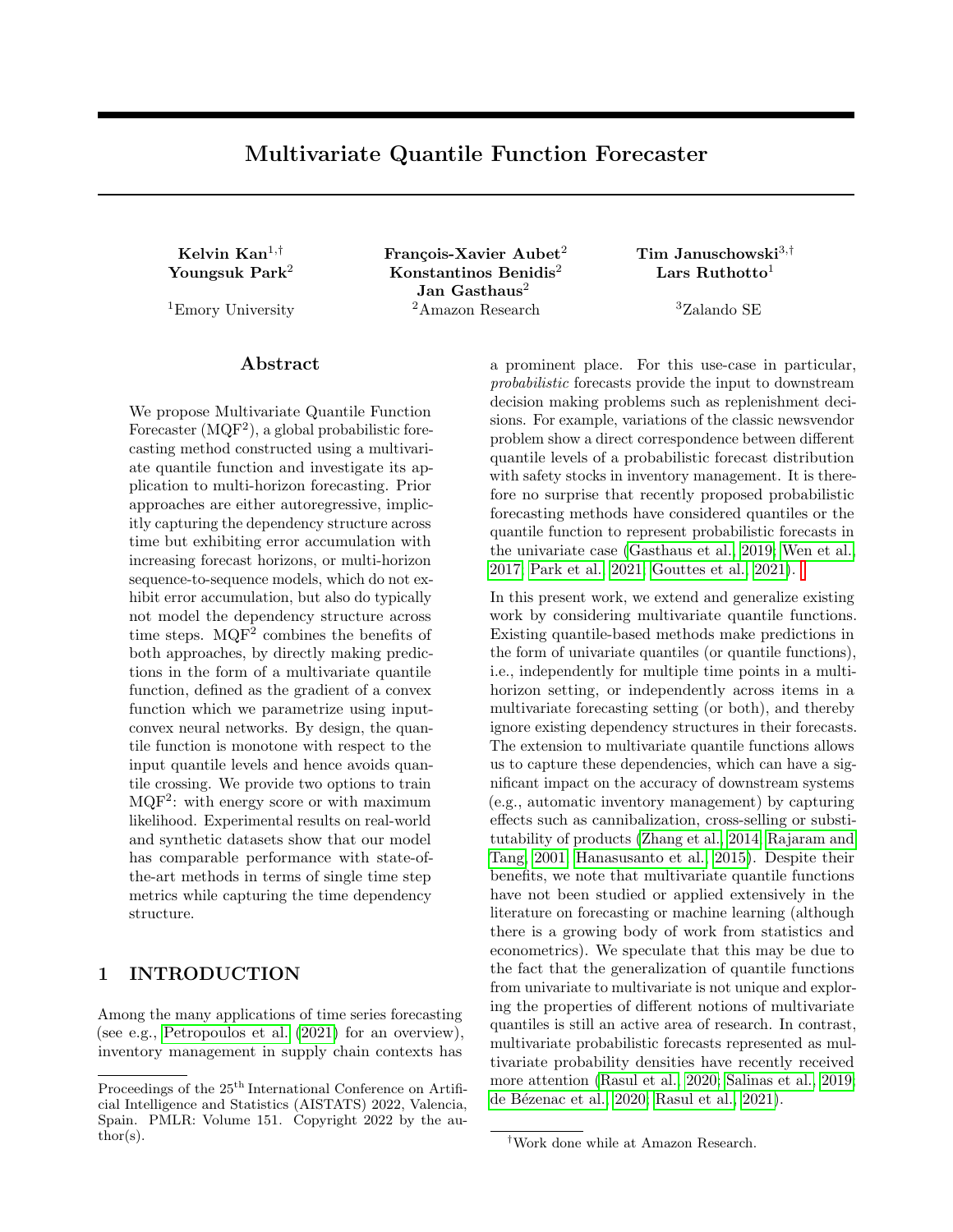| (a) Correlation matrix (b) MQCNN    | (c) DeepAR | (d) MQF $^2$ + ES | (e) MQF $^2$ + ML |
|-------------------------------------|------------|-------------------|-------------------|
| of the training samples. MAE: 0.075 | MAE: 0.033 | MAE: 0.023        | MAE: 0.019        |

Figure 3: Experiments with generated samples from a Gaussian process over 24 time steps which have the correlation matrix visualized in (a). Figures (b)-(e) show the correlation matrices obtained from 200 samples of dierent models and the mean absolute error (MAE) between the model correlation matrix and the ground truth.

#### 5.2 Experiments on Synthetic Data

In the real experiments, we observe that our  $MQP$ best captures the time dependency structure. Here we further illustrate this advantage using a synthetic dataset of 500 time series of 24 points drawn from a Gaussian process (GP) with a correlation matrix shown in Figure 3(a). The kernel of the GP governing the covariance between time points is composed of a radial basis function kernel and a periodic kernel, resulting in a complex correlation structure.

We evaluate how well the di erent methods can model the marginal GP distribution. We train each of the methods on the GP samples and then generate 200 sample paths for each of them and compute the correlation matrix of the generated sample paths. The correlation matrices are shown in Figure 3(b)-(e). In addition to the visualization, we compute the mean absolute error (MAE) between the correlation matrix from model samples and the true correlation matrix. If a method captures the GP well, it will generate sample paths which closely follow the distribution and hence report a correlation matrix similar to the true one.

We see that MQCNN generates a correlation matrix which is essentially diagonal and reports the highest error. This shows that it fails to capture the correlation, as it assumes each time point to be independent and therefore ignores the time dependency structure. For the DeepAR method, its unrolling mechanism allows it to capture the correlation matrix reasonably well and report a much lower error than MQCNN. Finally, as our  $MQF<sup>2</sup>$  explicitly considers the whole sample path at once, it best approximates the true correlation matrix and has the lowest errors.

### 6 DISCUSSION

In this paper, we presented  $MQP$ , a novel method for probabilistic forecasting via a multivariate quantile function that we model as the gradient of an input convex neural network. Our experiments show that we maintain favorable properties of prior work on (univariate) quantile functions for probabilistic forecasts while addressing some of their shortcomings. In particular, sample paths (which are a commonly-used way of passing probabilistic forecasts to downstream components) can easily be generated from our model and correctly re
ect the dependency structure across time (which also makes them visually coherent). Further, there is no accumulation of forecast error over the length of the forecast horizon and our method is overall very competitive with the state of the art.

Despite these bene ts, there are situations and applications where alternative approaches might be better suited. In particular, autoregressive constructions that decompose the joint distribution into its telescoping univariate marginals (Wei, 2008; Uria et al., 2013; Papamakarios et al., 2017; Wang et al., 2019; Jaini et al., 2019), allow the quantile levels to retain their classical probabilistic interpretation (e.g. for the construction of univariate prediction intervals) and provide direct access to certain conditional distributions of interest (future conditioned on past). Similarly, multihorizon approaches provide direct access to the univariate marginal distributions, which in our approach can only be obtained through sampling. In fact, an interesting avenue for future work is to explore whether a multivariate quantile function model can be constructed that retains the ability to access marginal and conditional distributions without resorting to sampling. Future work could further extend our approach to the practically important case of count distributions and assess the quality of our approach for quantile functions jointly over the time and item dimensions. Finally, more suitable forecasters in domain adaptation (Jin et al., 2022) with faster training schemes (Lu et al., 2021) can be developed, ultimately being able to be incorporated for downstream decision makings, e.g., planning cloud computing and vehicle controllers (Park et al., 2019, 2020; Kim et al., 2020).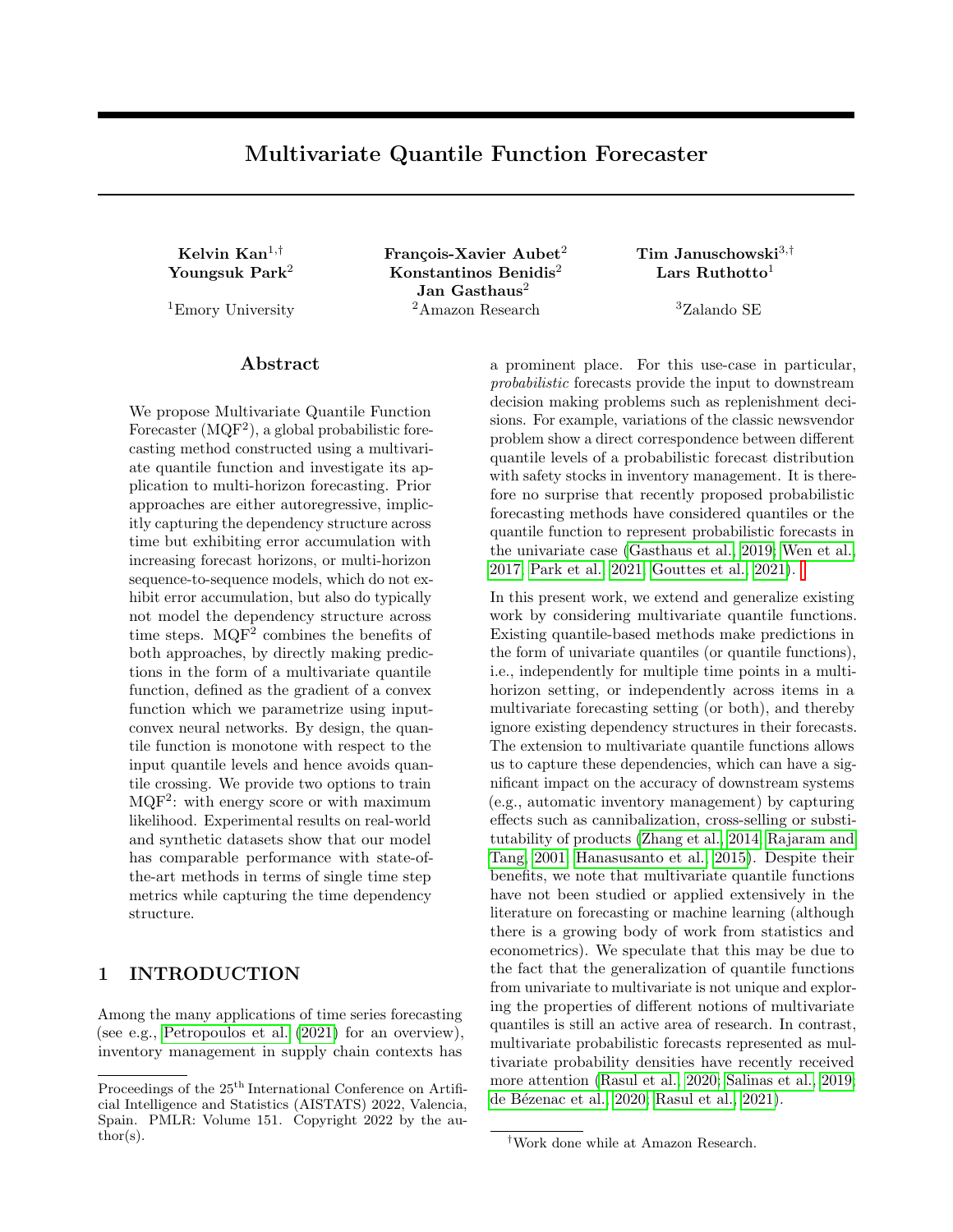### Acknowledgements

The authors would like to thank the ve anonymous referees for their thorough review and constructive suggestions. They would also like to thank Michael Bohlke-Schneider, Syama Sundar Rangapuram, Lorenzo Stella, and Jasper Zschiegner for reviewing the code and giving helpful advice.

### References

- Alexandrov, A., Benidis, K., Bohlke-Schneider, M., Flunkert, V., Gasthaus, J., Januschowski, T., Maddix, D. C., Rangapuram, S., Salinas, D., Schulz, J., Stella, L., Turkmen, A. C., and Wang, Y. (2020). GluonTS: Probabilistic and neural time series modeling in python. Journal of Machine Learning Research, 21(116):1{6.
- Amos, B., Xu, L., and Kolter, J. Z. (2017). Input convex neural networks. InInternational Conference on Machine Learning, pages 146{155. PMLR.
- Benidis, K., Rangapuram, S. S., Flunkert, V., Wang, B., Maddix, D. C., Turkmen, A. C., Gasthaus, J., Bohlke-Schneider, M., Salinas, D., Stella, L., Callot, L., and Januschowski, T. (2020). Neural forecasting: Introduction and literature overview. CoRR, abs/2004.10240.
- Brenier, Y. (1991). Polar factorization and monotone rearrangement of vector-valued functions.Communications on pure and applied mathematics44(4):375{ 417.
- Bunne, C., Meng-Papaxanthos, L., Krause, A., and Cuturi, M. (2021). Jkonet: Proximal optimal transport modeling of population dynamics. arXiv preprint arXiv:2106.06345.
- Carlier, G., Chernozhukov, V., Galichon, A., et al. (2016). Vector quantile regression: an optimal transport approach. Annals of Statistics, 44(3):1165{1192.
- Chen, Y., Shi, Y., and Zhang, B. (2019). Optimal control via neural networks: A convex approach. In International Conference on Learning Representations.
- Chernozhukov, V., Galichon, A., Hallin, M., and Henry, M. (2017). Monge{Kantorovich depth, quantiles, ranks and signs.The Annals of Statistics, 45(1):223 { 256.
- Dabney, W., Ostrovski, G., Silver, D., and Munos, R. (2018). Implicit quantile networks for distributional reinforcement learning. In Dy, J. and Krause, A., editors, Proceedings of the 35th International Conference on Machine Learning volume 80 of Proceedings of Machine Learning Research pages 1096{1105. PMLR.
- de Bezenac, E., Rangapuram, S. S., Benidis, K., Bohlke-Schneider, M., Kurle, R., Stella, L., Hasson, H., Gallinari, P., and Januschowski, T. (2020). Normalizing Kalman Iters for multivariate time series analysis. Advances in Neural Information Processing Systems, 33.
- Dheeru, D. and Karra Taniskidou, E. (2017). UCI machine learning repository.
- Eisenach, C., Patel, Y., and Madeka, D. (2020). Mqtransformer: Multi-horizon forecasts with context dependent and feedback-aware attention. arXiv preprint arXiv:2009.14799.
- Gasthaus, J., Benidis, K., Wang, Y., Rangapuram, S. S., Salinas, D., Flunkert, V., and Januschowski, T. (2019). Probabilistic forecasting with spline quantile function rnns. In The 22nd international conference on articial intelligence and statistics , pages 1901{ 1910. PMLR.
- Gneiting, T. and Raftery, A. E. (2007). Strictly proper scoring rules, prediction, and estimation. Journal of the American statistical Association, 102(477):359{ 378.
- Gouttes, A., Rasul, K., Koren, M., Stephan, J., and Naghibi, T. (2021). Probabilistic time series forecasting with implicit quantile networks. arXiv preprint arXiv:2107.03743.
- Hallin, M., del Barrio, E., Cuesta-Albertos, J., and Matran, C. (2021). Distribution and quantile functions, ranks and signs in dimension d: A measure transportation approach. The Annals of Statistics, 49(2):1139 { 1165.
- Hanasusanto, G. A., Kuhn, D., Wallace, S. W., and Zymler, S. (2015). Distributionally robust multiitem newsvendor problems with multimodal demand distributions. Math. Program., 152(1-2):1{32.
- Huang, C.-W., Chen, R. T. Q., Tsirigotis, C., and Courville, A. (2021). Convex potential 
ows: Universal probability distributions with optimal transport and convex optimization. In International Conference on Learning Representations.
- Jaini, P., Selby, K. A., and Yu, Y. (2019). Sum-ofsquares polynomial ow. In Chaudhuri, K. and Salakhutdinov, R., editors, Proceedings of the 36th International Conference on Machine Learning, volume 97 ofProceedings of Machine Learning Research, pages 3009{3018. PMLR.
- Jin, X., Park, Y., Maddix, D. C., Wang, H., and Wang, Y. (2022). Domain adaptation for time series forecasting via attention sharing.
- Kass, R. E. and Vos, P. W. (2011). Geometrical foundations of asymptotic inference, volume 908. John Wiley & Sons.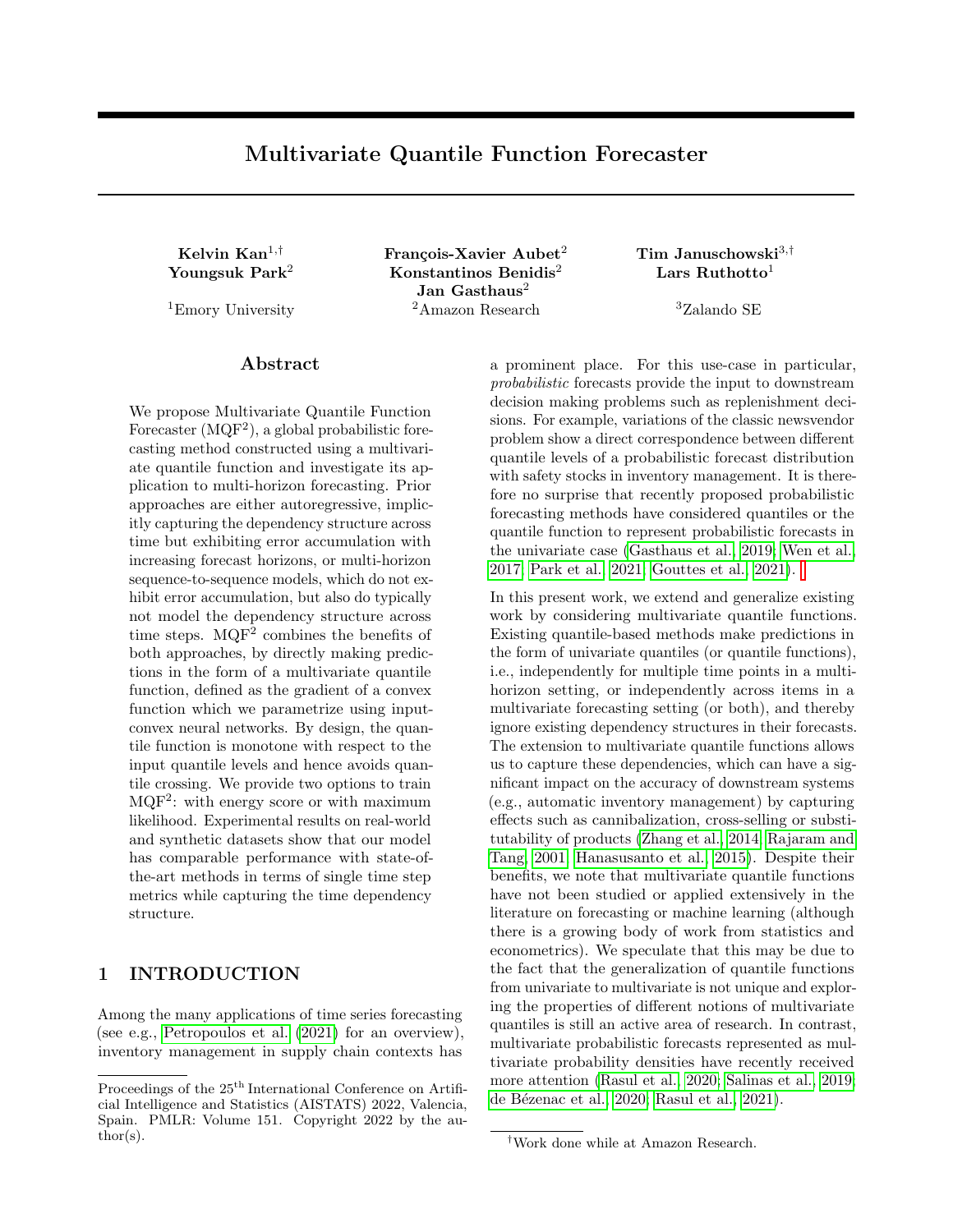- Kim, J., Park, Y., Fox, J. D., Boyd, S. P., and Dally, W. (2020). Optimal operation of a plug-in hybrid vehicle with battery thermal and degradation model. In 2020 American Control Conference (ACC), pages 3083{3090. IEEE.
- Knott, M. and Smith, C. S. (1984). On the optimal mapping of distributions. Journal of Optimization Theory and Applications, 43(1):39{49.
- Kobyzev, I., Prince, S. J., and Brubaker, M. A. (2021). Normalizing 
ows: An introduction and review of current methods. IEEE Transactions on Pattern Analysis and Machine Intelligence, 43(11):3964{3979.
- Koenker, R. (2005). Quantile Regression. Econometric Society Monographs. Cambridge University Press.
- Koenker, R. and Bassett, G. (1978). Regression quantiles. Econometrica, 46(1):33{50.
- Koltchinskii, V. I. (1997). M-estimation, convexity and quantiles. The Annals of Statistics, 25(2):435 { 477.
- Li, S., Jin, X., Xuan, Y., Zhou, X., Chen, W., Wang, Y.-X., and Yan, X. (2019). Enhancing the locality and breaking the memory bottleneck of transformer on time series forecasting. In Wallach, H., Larochelle, H., Beygelzimer, A., d'Alche-Buc, F., Fox, E., and Garnett, R., editors, Advances in Neural Information Processing Systemsvolume 32. Curran Associates, Inc.
- Lim, B., Arif, S., Loe, N., and Pster, T. (2021). Temporal fusion transformers for interpretable multihorizon time series forecasting.International Journal of Forecasting, 37(4):1748{1764.
- Liu, D. C. and Nocedal, J. (1989). On the limited memory BFGS method for large scale optimization. Mathematical programming, 45(1):503{528.
- Lu, Y., Park, Y., Chen, L., Wang, Y., De Sa, C., and Foster, D. (2021). Variance reduced training with stratied sampling for forecasting models. In Meila, M. and Zhang, T., editors, Proceedings of the 38th International Conference on Machine Learning volume 139 of Proceedings of Machine Learning Research pages 7145{7155. PMLR.
- Makkuva, A., Taghvaei, A., Oh, S., and Lee, J. (2020). Optimal transport mapping via input convex neural networks. In International Conference on Machine Learning, pages 6672{6681. PMLR.
- Makridakis, S. et al. (2018). The M4 competition: Results, ndings, conclusion and way forward. International Journal of Forecasting, 34(4):802{808.
- Matheson, J. E. and Winkler, R. L. (1976). Scoring rules for continuous probability distributions. Management Science 22(10): 1087{1096.
- Papamakarios, G., Pavlakou, T., and Murray, I. (2017). Masked autoregressive 
ow for density estimation. In Guyon, I., Luxburg, U. V., Bengio, S., Wallach, H., Fergus, R., Vishwanathan, S., and Garnett, R., editors, Advances in Neural Information Processing Systems, volume 30. Curran Associates, Inc.
- Park, Y., Maddix, D., Aubet, F.-X., Kan, K., Gasthaus, J., and Wang, Y. (2021). Learning quantile functions without quantile crossing for distribution-free time series forecasting.arXiv preprint arXiv:2111.06581.
- Park, Y., Mahadik, K., Rossi, R. A., Wu, G., and Zhao, H. (2019). Linear quadratic regulator for resourceecient cloud services. In Proceedings of the ACM Symposium on Cloud Computing pages 488{489.
- Park, Y., Rossi, R., Wen, Z., Wu, G., and Zhao, H. (2020). Structured policy iteration for linear quadratic regulator. In International Conference on Machine Learning, pages 7521{7531. PMLR.
- Paszke, A., Gross, S., Massa, F., Lerer, A., Bradbury, J., Chanan, G., Killeen, T., Lin, Z., Gimelshein, N., Antiga, L., Desmaison, A., Kopf, A., Yang, E., DeVito, Z., Raison, M., Tejani, A., Chilamkurthy, S., Steiner, B., Fang, L., Bai, J., and Chintala, S. (2019). Pytorch: An imperative style, high-performance deep learning library. Advances in Neural Information Processing Systems32:8024{8035.

Petropoulos, F., Apiletti, D., Assimakopoulos, V., Babai, M. Z., Barrow, D. K., Taieb, S. B., Bergmeir, C., Bessa, R. J., Bijak, J., Boylan, J. E., Browell, J., Carnevale, C., Castle, J. L., Cirillo, P., Clements, M. P., Cordeiro, C., Oliveira, F. L. C., Baets, S. D., Dokumentov, A., Ellison, J., Fiszeder, P., Franses, P. H., Frazier, D. T., Gilliland, M., Gonul, M. S., Goodwin, P., Grossi, L., Grushka-Cockayne, Y., Guidolin, M., Guidolin, M., Gunter, U., Guo, X., Guseo, R., Harvey, N., Hendry, D. F., Hollyman, R., Januschowski, T., Jeon, J., Jose, V. R. R., Kang, Y., Koehler, A. B., Kolassa, S., Kourentzes, N., Leva, S., Li, F., Litsiou, K., Makridakis, S., Martin, G. M., Martinez, A. B., Meeran, S., Modis, T., Nikolopoulos, K., Onkal, D., Paccagnini, A., Panagiotelis, A., • Panapakidis, I., Pava, J. M., Pedio, M., Pedregal, D. J., Pinson, P., Ramos, P., Rapach, D. E., Reade, J. J., Rostami-Tabar, B., Rubaszek, M., Sermpinis, G., Shang, H. L., Spiliotis, E., Syntetos, A. A., Talagala, P. D., Talagala, T. S., Tashman, L., Thomakos, D., Thorarinsdottir, T., Todini, E., Arenas, J. R. T., Wang, X., Winkler, R. L., Yusupova, A., and Ziel, F. (2021). Forecasting: theory and practice.

Peyre, G., Cuturi, M., et al. (2019). Computational optimal transport: With applications to data science. Foundations and Trends in Machine Learning, 11(5- 6):355{607.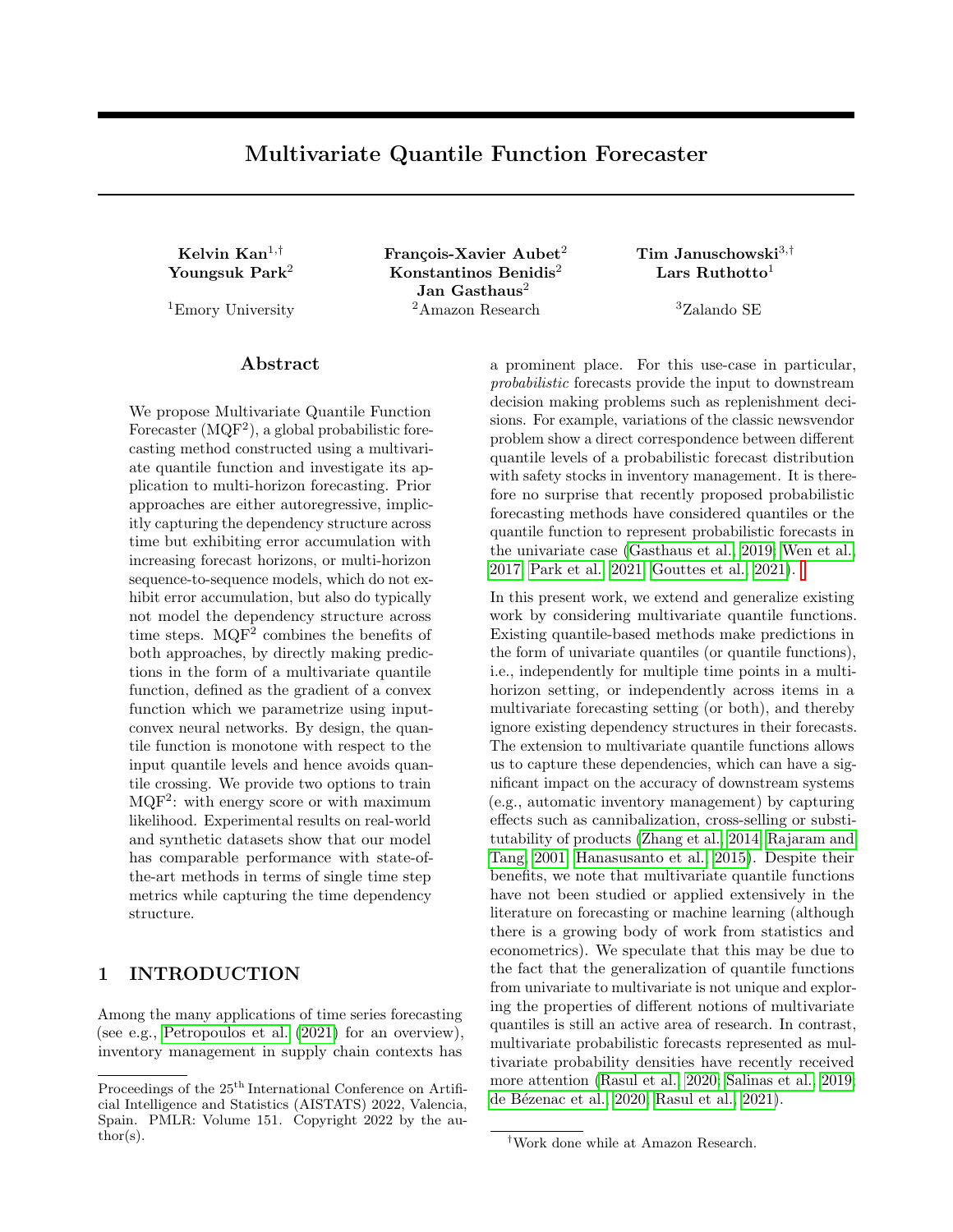- Rajaram, K. and Tang, C. S. (2001). The impact of product substitution on retail merchandising. European Journal of Operational Research, 135(3):582{ 601.
- Rangapuram, S. S., Seeger, M. W., Gasthaus, J., Stella, L., Wang, Y., and Januschowski, T. (2018). Deep state space models for time series forecasting. Advances in neural information processing systems 31:7785{7794.
- Rasul, K., Seward, C., Schuster, I., and Vollgraf, R. (2021). Autoregressive denoising di usion models for multivariate probabilistic time series forecasting.
- Rasul, K., Sheikh, A.-S., Schuster, I., Bergmann, U., and Vollgraf, R. (2020). Multivariate probabilistic time series forecasting via conditioned normalizing ows. arXiv preprint arXiv:2002.06103.
- Ruthotto, L. and Haber, E. (2021). An introduction to deep generative modeling.GAMM-Mitteilungen , 44(2):e202100008.
- Salinas, D., Bohlke-Schneider, M., Callot, L., Medico, R., and Gasthaus, J. (2019). High-dimensional multivariate forecasting with low-rank gaussian copula processes.Advances in neural information processing systems 32.
- Salinas, D., Flunkert, V., Gasthaus, J., and Januschowski, T. (2020). Deepar: Probabilistic forecasting with autoregressive recurrent networks.International Journal of Forecasting, 36(3):1181{1191.
- Szekely, G. J. (2003). E-statistics: The energy of statistical samples. Bowling Green State University, Department of Mathematics and Statistics Technical Report, 3(05):1{18.
- Tabak, E. G. and Turner, C. V. (2013). A family of nonparametric density estimation algorithms. Communications on Pure and Applied Mathematics, 66(2):145{ 164.
- Tagasovska, N. and Lopez-Paz, D. (2019). Singlemodel uncertainties for deep learning. In Wallach, H., Larochelle, H., Beygelzimer, A., dAlche-Buc, F., Fox, E., and Garnett, R., editors, Advances in Neural Information Processing Systems volume 32. Curran Associates, Inc.
- Uria, B., Murray, I., and Larochelle, H. (2013). Rnade: The real-valued neural autoregressive density-estimator. In Burges, C. J. C., Bottou, L., Welling, M., Ghahramani, Z., and Weinberger, K. Q., editors, Advances in Neural Information Processing Systems, volume 26. Curran Associates, Inc.
- Villani, C. (2009). Optimal transport: old and new. Springer.
- Wang, J., Sun, S., and Yu, Y. (2019). Multivariate triangular quantile maps for novelty detection. In

Wallach, H., Larochelle, H., Beygelzimer, A., d'Alche-Buc, F., Fox, E., and Garnett, R., editors, Advances in Neural Information Processing Systems volume 32. Curran Associates, Inc.

- Wei, Y. (2008). An approach to multivariate covariatedependent quantile contours with application to bivariate conditional growth charts. Journal of the American Statistical Association, 103(481):397{409.
- Wen, R., Torkkola, K., Narayanaswamy, B., and Madeka, D. (2017). A multi-horizon quantile recurrent forecaster. In NIPS 2017 Time Series Workshop.
- Zhang, R.-Q., Zhang, L.-K., Zhou, W.-H., Saigal, R., and Wang, H.-W. (2014). The multi-item newsvendor model with cross-selling and the solution when demand is jointly normally distributed. European Journal of Operational Research 236(1):147{159.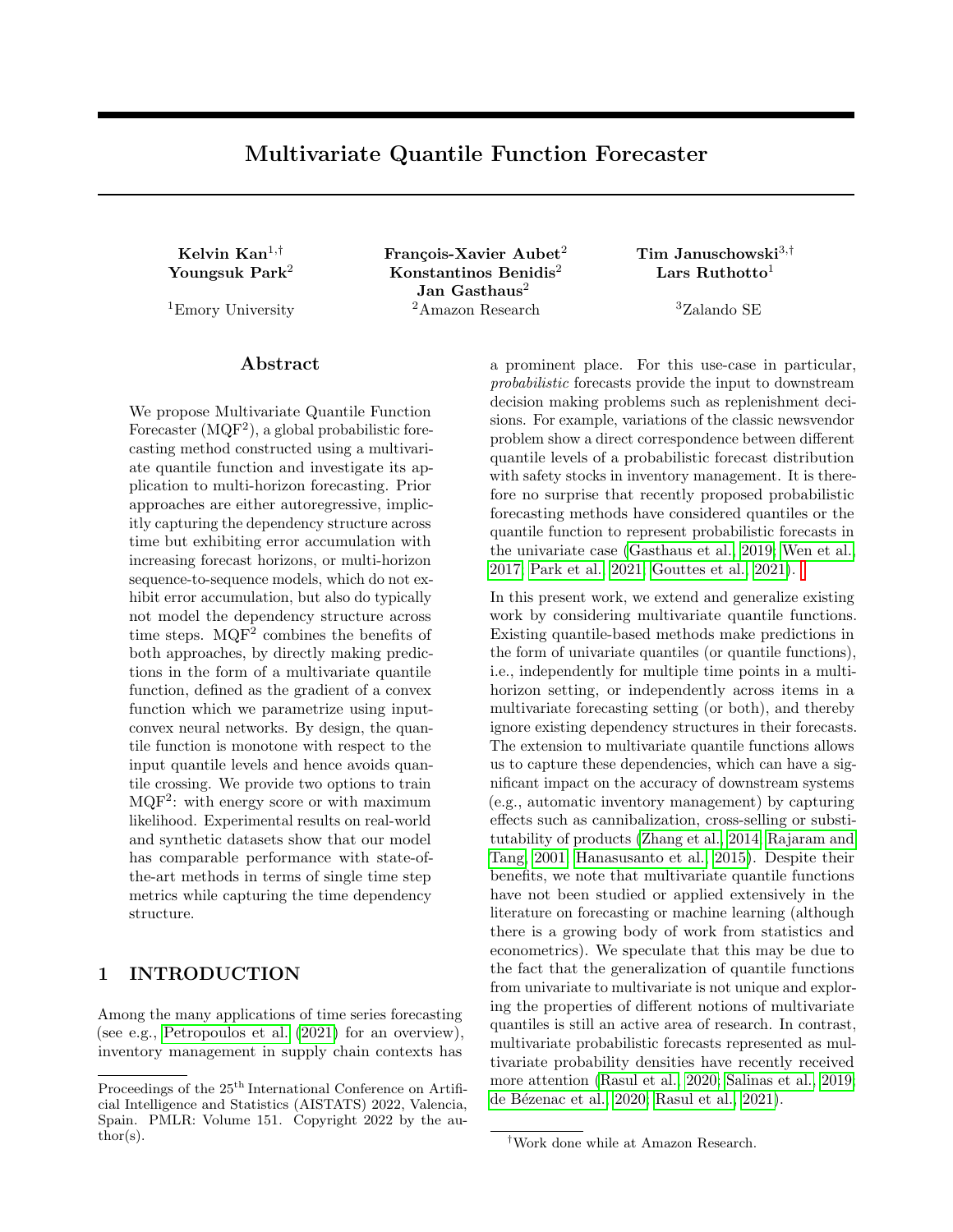# Supplementary Material: Multivariate Quantile Function Forecaster

# A EXPERIMENTAL DETAILS

### A.1 Datasets

Table 2 lists the information of the datasets used in the experiments. The datasets are available in the GluonTS dataset repository.<sup>4</sup>

| domain          | name         | support | frea | no. ts | avg. len | pred. len | no. covariates |
|-----------------|--------------|---------|------|--------|----------|-----------|----------------|
| electrical load | Elec         | R+      | н    | 321    | 21044    | 24        |                |
| road tra c      | Traf         | [0; 1]  | н    | 862    | 14036    | 24        |                |
|                 | M4-daily     | $R^+$   | D    | 4227   | 2357     | 14        | 3              |
| M4 forecasting  | M4-weekly    | R+      | W    | 359    | 1022     | 13        |                |
| competition     | M4-monthly   | R+      | М    | 48000  | 216      | 18        |                |
|                 | M4-quarterly | R+      | Q    | 24000  | 92       |           |                |
|                 | M4-yearly    | R+      |      | 23000  | 31       |           |                |

Table 2: Summary of dataset statistics, whereElec and Traf are dervied from the UCI data repository (Dheeru and Karra Taniskidou, 2017), and M4are competition datasets (Makridakis et al., 2018).

### A.2 Hyperparameters

The hyperparameters used in the experiments are listed in Table 3. For the RNN parameters we use the default setting of the DeepAREstimator in the GluonTS package (Alexandrov et al., 2020). The other hyperparameters were selected by performing a grid search only on theElec dataset, and were used as default values on all the other datasets.

| vpe                 | Hyperparameter  | Value     |  |  |
|---------------------|-----------------|-----------|--|--|
| <b>RNN</b>          | layers          | 2         |  |  |
|                     | nodes           | 40        |  |  |
| <b>PICNN</b>        | layers          | 5         |  |  |
|                     | nodes           | 40        |  |  |
| <b>Energy Score</b> | num. of samples | 50        |  |  |
| Training            | epochs          | 100 / 300 |  |  |
|                     | batch size      | 32        |  |  |

Table 3: Summary of hyperparameters. For the number of training epochs, 100 is used for DeepAR and MQCNN, and 300 is used for MQP. This is because DeepAR and MQCNN have already converged after 100 epochs and  $MQF<sup>2</sup>$  takes more epochs to converge.

# B DEFINITION OF EVALUATION METRICS

Consider the target value  $z_{i;t}$  for the i-th time series at time t, where  $i = 1; \dots; m$  and  $t = T + 1; \dots; T + \dots$ , and the corresponding predictionsf  $z_{i;t;s}$   $g^S_{s=1}$  from S sample paths. We denote the -quantile of the predictions as $z^\lambda_{i;t}$  .

<sup>4</sup> https://github.com/awslabs/gluon-ts/blob/master/src/gluonts/dataset/repository/datasets.py.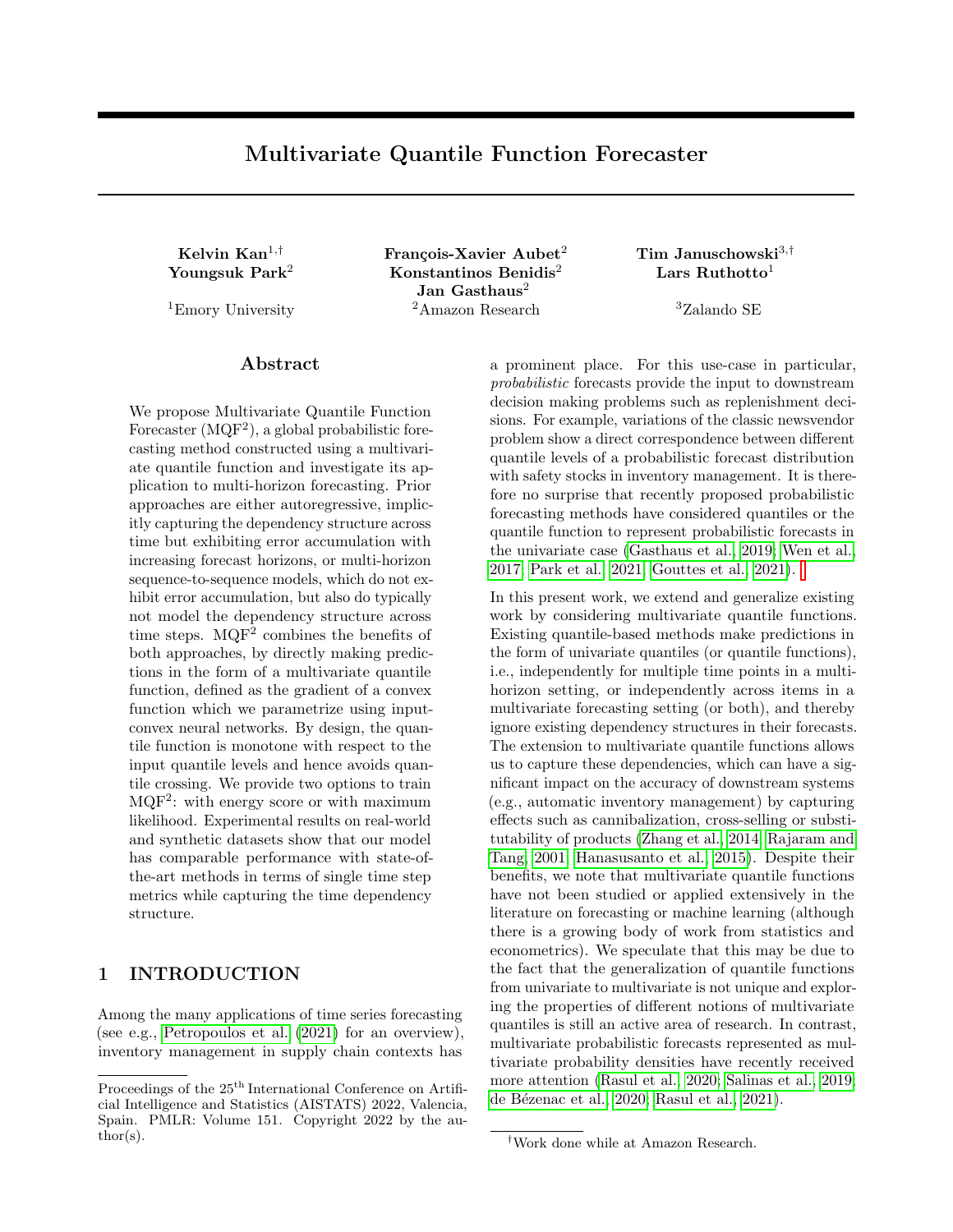#### B.1 Mean Weighted Quantile Loss

The -quantile loss is dened as

$$
(z_{i;t} ; \hat{z}_{i;t}) = (z_{i;t} - \hat{z}_{i;t}) (1 + \bar{z}_{i;t} - \hat{z}_{i;t} < 0 \text{g})
$$

The mean weighted quantile loss is de ned as

$$
\text{meanwQL} = \; \frac{1}{jAj} \; \frac{X}{2A} \; \frac{\begin{array}{c} P \text{ } \text{ }m \text{ } P \text{ } \text{T+} \\ \text{i =} \text{ }p \text{ } \text{ } \text{ }m \text{ } P \text{ } \text{T+} \\ \text{ }m \text{ } \text{ }p \text{ } \text{T+} \text{ } \text{T+} \text{ }j \text{ } \text{ }z \text{; i, j} \end{array}}{\begin{array}{c} \text{ }i \text{ } =} \text{ } p \text{ } \text{ } \text{ } m \text{ } P \text{ } \text{ } \text{T+} \text{ } \text{ }j \text{ } \text{ } \text{ } \text{ } i \text{ } \text{ } m \text{ } j \text{ } \text{ } i \text{; i, j} \end{array}} \; ;
$$

where A is a set of prespecied quantile levels. In our experiments, we usedA f 0:1; 0:2; 0:3; 0:4; 0:5; 0:6; 0:7; 0:8; 0:9g.

#### B.2 n-th Step Mean Weighted Quantile Loss

The mean weighted quantile loss at then-th step is dened as

$$
\text{meanwQL}(n) = \; \frac{1}{jAj} \; \frac{X}{\underset{2A}{\longrightarrow}} \; \frac{P_{\text{ }m}}{\underset{i = 1}{\overset{m}{\longrightarrow}}} \frac{2}{jz_{i;n}} \; (\underset{j}{z_{i;n}} \; \underline{i} \, \underline{A}_{j;n})}{\underset{j = 1}{\overset{m}{\longrightarrow}}} \; .
$$

### B.3 Sum CRPS

The sum CRPS is the (approximated) CRPS for the sum of the predictions over the prediction horizon and dened as 0 1

sumCRPS = 
$$
\frac{1}{m} \sum_{i=1}^{N^n} \omega \frac{1}{2jSj^2} \sum_{j=1 \ k=1}^{N} j \alpha_{i;j} \omega_{i;k} j + \frac{1}{jSj} \sum_{j=1}^{N^S} j \alpha_{i;j} \omega_{i} j^A ;
$$
  
\n $\sum_{t \hat{Z}_{i;tj}} \text{ and } u_i = \sum_{t \hat{U}_{i;t}} u_{i;t}.$ 

where  $\mathbf{w}_{i:j} =$ P t t

### B.4 Mean Scaled Interval Score

The mean scaled interval score (MSIS) is de ned as

MSIS( ) = <sup>1</sup> SE(z) 1 m Xm i =1 TX+ t = T +1 (^z U i;t z^ L i;t + 2 [(^z L i;t zi;t )1f zi;t < z^ L i;t g + ( zi;t z^ U i;t )1f zi;t > z^ U i;t g] ;

where the upper quantile  $U = 1$  = 2, and the lower quantile  $L = 2$ . The seasonal error SE for time series frequency f is given by

$$
SE(z) = \frac{1}{m(T-f)} \sum_{i=1}^{m} \sum_{t^{0}=1}^{K} j z_{i;t^{0}} z_{i;t^{0}+f} j:
$$

### C PROOF OF PROPOSITION 1

Here, we state Proposition 1 again and provide the proof.

Proposition 1. Let D R<sup>n</sup> be open,G : D ! R be a strongly convex and smooth function and be its gradient. Then  $g^{-1}$  exists and is the gradient of a convex function.

Proof. The strong convexity and smoothness ofG implies the existence ofg <sup>1</sup> and that r  $g(x)$  is symmetric positive de nite (SPD) for all  $x 2 D$ . Sinceg is one-to-one, smooth, andr  $g(x)$  is SPD for all  $x 2 D$ , by Kass and Vos (2011, Corollary A.2), g<sup>-1</sup> is also smooth and thereforer g<sup>-1</sup>(g(x))r g(x) = 1<sub>n</sub> for all x 2 D. This implies r g<sup>-1</sup>(y) is SPD for all y 2 g(D) and hence

$$
\frac{Qg}{\omega} \frac{1}{y} = \frac{Qg}{\omega} \frac{1}{y} \quad \text{for all } i; j = 1; 2; \dots; n: \tag{15}
$$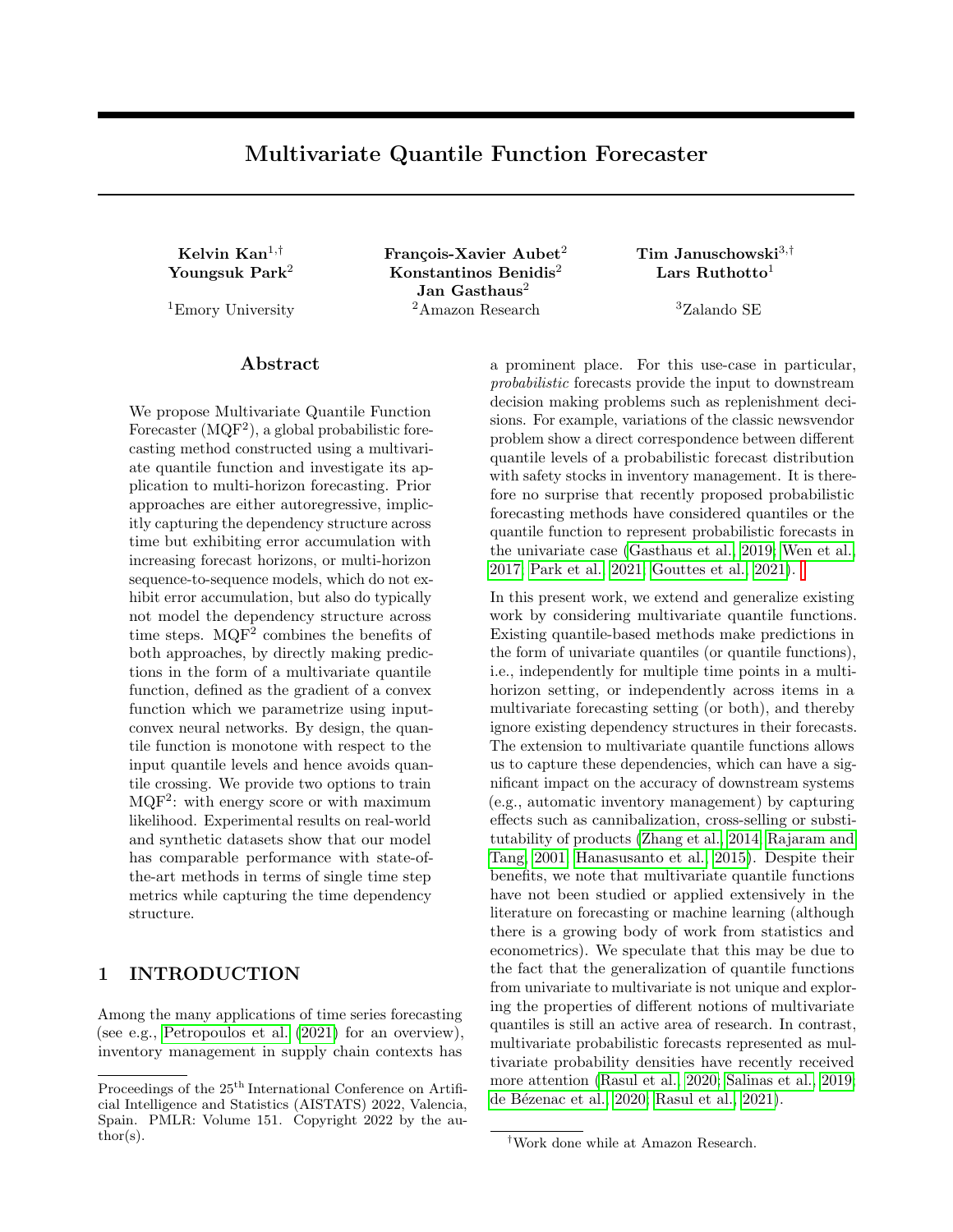Let  $(\mathbf{y}) = \int_{j=1}^{n} y_j \int_0^{n} [g^{-1}]_j(t\mathbf{y}) dt$ . Consider its partial derivative

$$
\frac{\mathcal{Q}}{\mathcal{Q}_{\mathbf{y}_i}}(\mathbf{y}) = \int_0^{\mathcal{Z}} [g^{-1}]_i(t\mathbf{y}) dt + \int_0^{\mathcal{Z}} \int_0^{\mathcal{Z}} y_j t \frac{\mathcal{Q}[g^{-1}]_j}{\mathcal{Q}_{\mathbf{y}_i}}(t\mathbf{y}) dt
$$

using  $(15)$ , we get

$$
= \int_{0}^{Z} [g^{-1}]_i(t\mathbf{y})dt + \int_{0}^{Z} \int_{j=1}^{N} y_j t \frac{\mathcal{E}[g^{-1}]_i}{\mathcal{E}y_j}(t\mathbf{y})dt
$$

applying the chain rule  $\frac{\partial}{\partial t} [g^{-1}]_i(ty) = t \frac{\partial [g^{-1}]_i}{\partial y_i}$  $\frac{g}{\partial y_i}$  (*ty*), we obtain

$$
= \int_{0}^{Z} [g^{-1}]_i(t\mathbf{y}) dt + \int_{0}^{Z} t \frac{e}{\mathscr{E}t} [g^{-1}]_i(t\mathbf{y}) dt
$$

performing integration by parts, we have

$$
= \int_{0}^{Z} [g^{-1}]_i(t\mathbf{y})dt + t[g^{-1}]_i(t\mathbf{y}) \Big|_{t=0}^{t=1} \int_{0}^{Z} [g^{-1}]_i(t\mathbf{y})dt
$$
  
=  $[g^{-1}]_i(\mathbf{y})$ ; for  $i = 1, 2, ..., n$ :

Therefore,  $r = g^{-1}$ . Moreover is convex because its Hessian  $r g^{-1}(y)$  is SPD for all  $y \nvert 2 g(D)$ . Therefore,  $g^{-1}$  is the gradient of the convex function.

## D ADDITIONAL RESULTS TABLE

| Dataset      | Model        | Metrics over full horizon |                    |                | Mean Quantile Loss over differing forecast horizon |                            |                            |                          |                 |                     |
|--------------|--------------|---------------------------|--------------------|----------------|----------------------------------------------------|----------------------------|----------------------------|--------------------------|-----------------|---------------------|
|              |              | sum CRPS                  | Energy score       | <b>MSIS</b>    | $mean_wQL$                                         | 1 step                     | 5 steps                    | 10 steps                 | 15 steps        | 20 steps            |
|              | <b>MQCNN</b> | 54.2<br>2323.5            | 1282.1<br>1.0      | 11.7<br>0.0    | 0.086<br>0.0                                       | 0.042<br>0.0               | 0.125<br>0.01              | 0.02<br>0.117            | 0.094<br>0.01   | 0.0<br>0.062        |
| Elec         | DeepAR       | 180.8<br>3059.6           | 971.7<br>59.0      | 7.3<br>0.1     | 0.07<br>0.0                                        | 0.027<br>0.0               | 0.055<br>0.0               | 0.0<br>0.059             | 0.074<br>0.0    | 0.01<br>0.089       |
|              | $MOF2 + ES$  | 1723.7<br>122.8           | 32.1<br>891.1      | 6.9<br>0.1     | 0.066<br>0.0                                       | 0.031<br>0.0               | 0.08<br>0.01               | 0.102<br>0.0             | 0.056<br>0.0    | 0.01<br>0.068       |
|              | $MQF^2 + ML$ | $2332.523 \pm 146.88$     | $893.6 \pm 53.8$   | $7.2 \pm 0.6$  | $0.066 \pm 0.0$                                    | $0.038 \pm 0.01$           | $0.088 \pm 0.02$           | $0.073 \pm 0.01$         | $0.053 \pm 0.0$ | 0.067<br>$\pm 0.01$ |
|              | <b>MOCNN</b> | 0.419<br>0.33             | 0.161<br>0.06      | 46.1<br>1.6    | 0.993<br>0.29                                      | 0.4<br>0.905               | 5.909<br>0.37              | 0.878<br>0.42            | 0.871<br>0.23   | 0.18<br>0.644       |
| Traf         | DeepAR       | 0.108<br>0.01             | 0.061<br>0.0       | 7.2<br>0.1     | 0.131<br>0.0                                       | 0.074<br>0.0               | 0.163<br>0.0               | 0.117<br>0.0             | 0.123<br>0.0    | 0.0<br>0.144        |
|              | $MOF2 + ES$  | 0.095<br>0.0              | 0.06<br>0.0        | 7.2<br>0.0     | 0.142<br>0.0                                       | 0.104<br>0.0               | 0.298<br>0.01              | 0.139<br>0.01            | 0.127<br>0.0    | 0.01<br>0.139       |
|              | $MQF^2 + ML$ | $0.097 \pm 0.0$           | $0.062 \pm 0.0$    | $6.6 \pm 0.1$  | $0.13 \pm 0.0$                                     | $0.078 \pm 0.0$            | $0.165 \pm 0.01$           | $0.13 \pm 0.0$           | $0.12 \pm 0.0$  | $0.14 \pm 0.0$      |
| M4-daily     | <b>MQCNN</b> | 3089.8<br>10.4            | 923.1<br>3.6       | 41.9<br>0.9    | 0.027<br>0.0                                       | 0.009<br>0.0               | 0.019<br>0.0               | 0.024<br>0.0             |                 |                     |
|              | DeepAR       | 966.5<br>3186.2           | 244.3<br>989.3     | 50.5<br>8.0    | 0.01<br>0.039                                      | 0.015<br>0.0               | 0.028<br>0.01              | 0.049<br>0.01            |                 |                     |
|              | $MOF2 + ES$  | 1752.0<br>47.3            | 619.2<br>8.7       | 0.3<br>31.1    | 0.024<br>0.0                                       | 0.013<br>0.0               | 0.019<br>0.0               | 0.027<br>0.0             |                 |                     |
|              | $MQF^2 + ML$ | $1786.028 \pm 60.94$      | $622.0 \pm 14.7$   | $30.5 \pm 0.3$ | $0.024 \pm 0.0$                                    | $0.01 \pm 0.0$             | $0.019 \pm 0.0$            | $0.029 \pm 0.0$          |                 |                     |
|              | <b>MQCNN</b> | $3572.45 \pm 104.73$      | $1463.4 \pm 18.8$  | $62.3 \pm 3.2$ | $0.065 \pm 0.0$                                    | $0.045 \pm 0.0$            | $0.067 \pm 0.0$            | $0.072 \pm 0.0$          |                 |                     |
| M4-weekly    | DeepAR       | $2885.141 \pm 443.69$     | $1166.9 \pm 119.6$ | $26.0 \pm 4.5$ | $0.054 \pm 0.01$                                   | $0.034 \pm 0.0$            | $0.053 \pm 0.0$            | $0.062 \pm 0.01$         |                 |                     |
|              | $MOF2 + ES$  | $2831.64 \pm 175.06$      | $1122.6 \pm 30.6$  | $21.5 \pm 1.5$ | $0.052 \pm 0.0$                                    | $0.043 \pm 0.0$            | $0.053 \pm 0.0$            | $0.056 \pm 0.0$          |                 |                     |
|              | $MQF^2 + ML$ | $2577.461 \pm 107.32$     | $1107.9 \pm 32.5$  | $26.1 \pm 1.8$ | $0.052 \pm 0.0$                                    | $0.039 \pm 0.0$            | $0.054 \pm 0.0$            | $0.054 \pm 0.0$          |                 |                     |
|              | <b>MQCNN</b> | 9196.6<br>175.4           | 3269.9<br>34.6     | 18.7<br>0.4    | 0.12<br>0.0                                        | 0.072<br>0.0               | 0.096<br>0.0               | 0.115<br>0.0             | 0.134<br>0.0    |                     |
| M4-monthly   | DeepAR       | 7337.0<br>345.5           | 2572.1<br>95.0     | 14.0<br>1.5    | 0.113<br>0.0                                       | 0.063<br>0.0               | 0.092<br>0.0               | 0.115<br>0.0             | 0.143<br>0.01   |                     |
|              | $MQF^2 + ES$ | 7365.7<br>218.1           | 2554.6<br>79.3     | 12.8<br>1.4    | 0.112<br>0.0                                       | 0.059<br>0.0               | 0.087<br>0.0               | 0.113<br>0.0             | 0.145<br>0.0    |                     |
|              | $MQF^2 + ML$ | $8235.445 \pm 0.0$        | $2839.7 \pm 0.0$   | $14.4 \pm 0.0$ | $0.124 \pm 0.0$                                    | $0.066 \pm 0.0$            | $0.1 \pm 0.0$              | $0.124 \pm 0.0$          | $0.159 \pm 0.0$ |                     |
|              | <b>MQCNN</b> | $3348.365 \pm 53.53$      | $1718.6 \pm 26.4$  | $15.6 \pm 1.6$ | $0.09 \pm 0.0$                                     | $\overline{0.059} \pm 0.0$ | $\overline{0.096} \pm 0.0$ |                          |                 |                     |
| M4-quarterly | DeepAR       | $3184.673 \pm 46.2$       | $1575.3 \pm 34.2$  | $15.0 \pm 2.7$ | $0.085 \pm 0.0$                                    | $0.051 \pm 0.0$            | $0.092 \pm 0.0$            |                          |                 |                     |
|              | $MQF^2 + ES$ | $3134.404 \pm 235.3$      | $1533.2 \pm 81.5$  | $11.8 \pm 0.5$ | $0.085 \pm 0.0$                                    | $0.054 \pm 0.0$            | $0.092 \pm 0.01$           |                          |                 |                     |
|              | $MQF^2 + ML$ | $3338.119 \pm 135.57$     | $1591.5 \pm 47.0$  | $11.7 \pm 0.8$ | $0.088 \pm 0.0$                                    | $0.053 \pm 0.0$            | $0.095 \pm 0.0$            |                          |                 |                     |
|              | <b>MQCNN</b> | 3753.7<br>28.1            | 1976.2<br>12.8     | 34.2<br>0.3    | 0.115<br>0.0                                       | 0.064<br>0.0               | 0.141<br>0.0               | $\overline{\phantom{a}}$ |                 |                     |
| M4-yearly    | DeepAR       | 3749.1<br>42.6            | 1917.1<br>7.9      | 34.9<br>0.6    | 0.118<br>0.0                                       | 0.065<br>0.0               | 0.145<br>0.0               |                          |                 |                     |
|              | $MOF2 + ES$  | 3649.3<br>60.9            | 1859.4<br>28.1     | 36.7<br>1.6    | 0.116<br>0.0                                       | 0.075<br>0.0               | 0.135<br>0.0               |                          |                 |                     |
|              | $MOF2 + ML$  | $3784.486 \pm 105.76$     | $1913.2 \pm 35.2$  | $38.8 \pm 2.1$ | $0.119 \pm 0.0$                                    | $0.07 \pm 0.0$             | $0.143 \pm 0.0$            |                          |                 |                     |

Table 4: Results (with additional datasets) of  $MQF<sup>2</sup>$  compared with other state of the art methods (for all columns lower is better.) We show the mean and standard deviation over 3 training runs. A "-" indicates that the corresponding time step is beyond the prediction length of the dataset.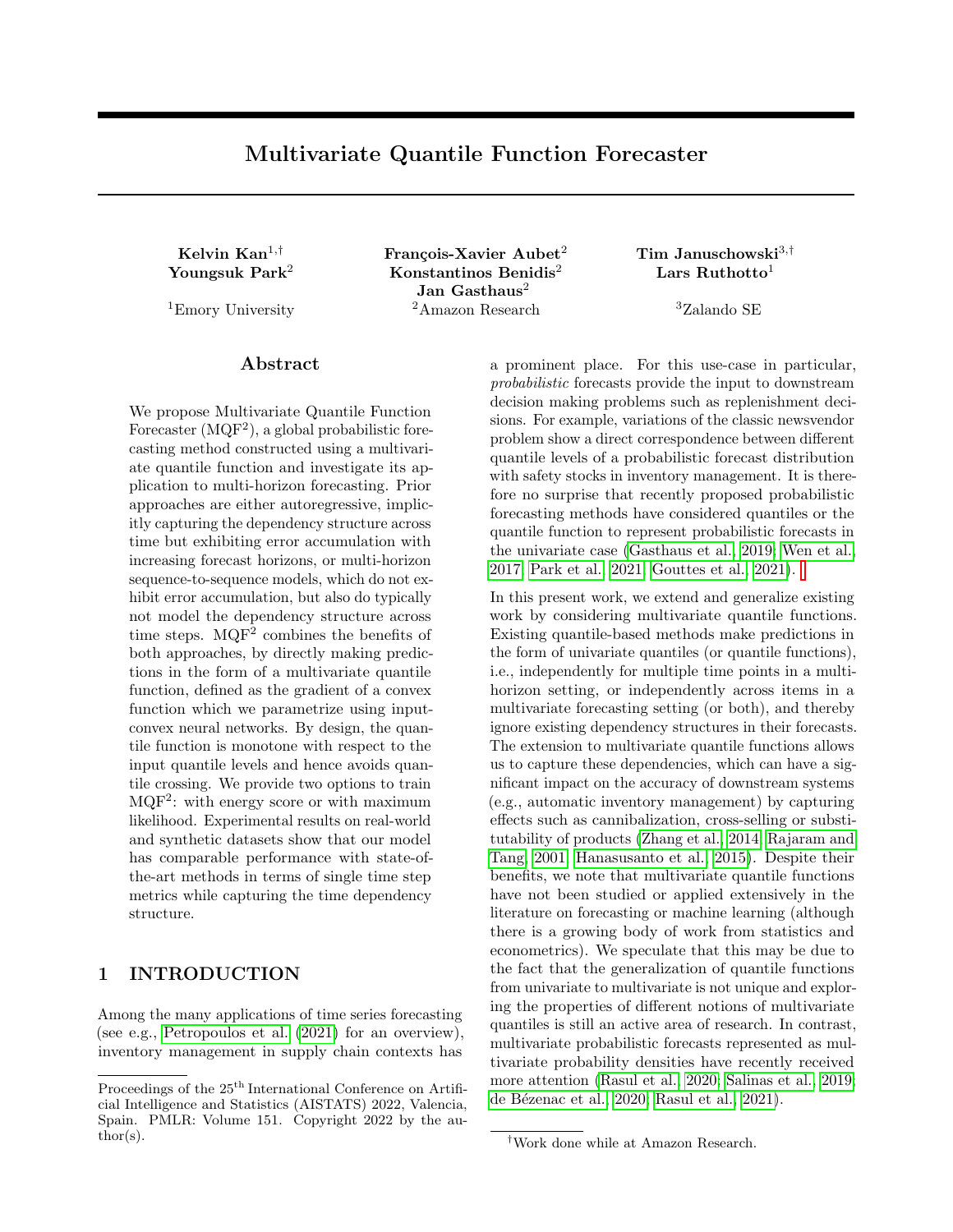Multivariate Quantile Function Forecaster

| Dataset      | Model              |                   | Point forecast metrics     |                            | Probabilistic metrics    |                   |                            |                   |  |  |
|--------------|--------------------|-------------------|----------------------------|----------------------------|--------------------------|-------------------|----------------------------|-------------------|--|--|
|              |                    | MASE              | sMAPE                      | <b>NRMSE</b>               | wQL $0.1$                | wQL $0.5\,$       | $wQL$ 0.9                  | MAE coverage      |  |  |
| El ec        | <b>MQCNN</b>       | $1.179 \pm 0.0$   | $0.168 \pm 0.0$            | $0.843 \pm 0.0$            | $0.055 \pm 0.0$          | $0.107 \pm 0.0$   | $0.055 \pm 0.0$            | $0.034 \pm 0.0$   |  |  |
|              | DeepAR             | $0.95 \pm 0.0$    | $0.129 \pm 0.0$            | $0.757 \pm 0.0$            | $0.034 \pm 0.0$          | $0.082 \pm 0.0$   | $0.049 \pm 0.0$            | $0.205 \pm 0.0$   |  |  |
|              | $MQF^2 + ES$       | $1.568 \pm 1.143$ | $0.177 \pm 0.093$          | $1.157 \pm 0.953$          | $0.077 \pm 0.073$        | $0.153 \pm 0.127$ | $0.072 \pm 0.051$          | $0.074 \pm 0.011$ |  |  |
|              | $MQF^2 + ML$       | $0.918 \pm 0.051$ | $0.121 \pm 0.004$          | $0.647 \pm 0.037$          | $0.036 \pm 0.002$        | $0.083 \pm 0.004$ | $0.045 \pm 0.004$          | $0.105 \pm 0.008$ |  |  |
|              | <b>MQCNN</b>       | $3.155 \pm 0.0$   | $\overline{0.998} \pm 0.0$ | $0.892 \pm 0.0$            | $0.864 \pm 0.0$          | $0.655 \pm 0.0$   | $\overline{2.197} \pm 0.0$ | $0.454 \pm 0.0$   |  |  |
| Traf         | DeepAR             | $0.598 \pm 0.0$   | $0.157 \pm 0.0$            | $0.417 \pm 0.0$            | $0.071 \pm 0.0$          | $0.156 \pm 0.0$   | $0.107 \pm 0.0$            | $0.046 \pm 0.0$   |  |  |
|              | $MOF2 + ES$        | $0.667 \pm 0.014$ | $0.2 \pm 0.002$            | $0.407 \pm 0.004$          | $0.074 \pm 0.002$        | $0.171 \pm 0.003$ | $0.118 \pm 0.002$          | $0.038 \pm 0.013$ |  |  |
|              | $MQF^2 + ML$       | $0.604 \pm 0.004$ | $0.156 \pm 0.001$          | $0.415 \pm 0.003$          | $0.064 \pm 0.001$        | $0.156 \pm 0.001$ | $0.111 \pm 0.002$          | $0.046 \pm 0.025$ |  |  |
| M4-daily     | $M\overline{QCNN}$ | $3.892 \pm 0.0$   | $0.035 \pm 0.0$            | $\overline{0.108} \pm 0.0$ | $0.021 \pm 0.0$          | $0.032 \pm 0.0$   | $0.016 \pm 0.0$            | $0.03 \pm 0.0$    |  |  |
|              | DeepAR             | $4.256 \pm 0.0$   | $0.038 \pm 0.0$            | $0.107 \pm 0.0$            | $0.022 \pm 0.0$          | $0.034 \pm 0.0$   | $0.017 \pm 0.0$            | $0.036 \pm 0.0$   |  |  |
|              | $MQF^2 + ES$       | $3.76 \pm 0.125$  | $0.035 \pm 0.001$          | $0.103 \pm 0.001$          | $0.018 \pm 0.0$          | $0.031 \pm 0.001$ | $0.014 \pm 0.001$          | $0.079 \pm 0.022$ |  |  |
|              | $MQF^2 + ML$       | $3.584 \pm 0.134$ | $0.034 \pm 0.001$          | $0.102 \pm 0.002$          | $0.017 \pm 0.0$          | $0.029 \pm 0.001$ | $0.013 \pm 0.0$            | $0.077 \pm 0.047$ |  |  |
|              | <b>MQCNN</b>       | $3.463 \pm 0.0$   | $0.098 \pm 0.0$            | $0.133 \pm 0.0$            | $0.039 \pm 0.0$          | $0.069 \pm 0.0$   | $\overline{0.057} \pm 0.0$ | $0.082 \pm 0.0$   |  |  |
| M4-weekly    | DeepAR             | $3.362 \pm 0.0$   | $0.093 \pm 0.0$            | $0.127 \pm 0.0$            | $0.029 \pm 0.0$          | $0.069 \pm 0.0$   | $0.037 \pm 0.0$            | $0.133 \pm 0.0$   |  |  |
|              | $MOF2 + ES$        | $3.005 \pm 0.16$  | $0.09 \pm 0.005$           | $0.12 \pm 0.002$           | $0.026 \pm 0.001$        | $0.066 \pm 0.002$ | $0.039 \pm 0.004$          | $0.072 \pm 0.034$ |  |  |
|              | $MQF^2 + ML$       | $3.135 \pm 0.19$  | $0.087 \pm 0.004$          | $0.124 \pm 0.004$          | $0.027 \pm 0.001$        | $0.065 \pm 0.002$ | $0.035 \pm 0.001$          | $0.06 \pm 0.019$  |  |  |
|              | <b>MQCNN</b>       | $1.217 \pm 0.0$   | $\overline{0.146 \pm 0.0}$ | $0.306 \pm 0.0$            | $\overline{0.103}$ ± 0.0 | $0.133 \pm 0.0$   | $\overline{0.092} \pm 0.0$ | $0.091 \pm 0.0$   |  |  |
| M4-monthly   | DeepAR             | $1.255 \pm 0.0$   | $0.145 \pm 0.0$            | $0.294 \pm 0.0$            | $0.069 \pm 0.0$          | $0.13 \pm 0.0$    | $0.084 \pm 0.0$            | $0.1 \pm 0.0$     |  |  |
|              | $MQF^2 + ES$       | $1.141 \pm 0.022$ | $0.149 \pm 0.002$          | $0.306 \pm 0.006$          | $0.073 \pm 0.004$        | $0.133 \pm 0.002$ | $0.083 \pm 0.005$          | $0.097 \pm 0.018$ |  |  |
|              | $MQF^2 + ML$       | $1.29 \pm 0.0$    | $0.165 \pm 0.0$            | $0.327 \pm 0.0$            | $0.08 \pm 0.0$           | $0.146 \pm 0.0$   | $0.098 \pm 0.0$            | $0.092 \pm 0.0$   |  |  |
|              | MQCNN              | $1.64 \pm 0.0$    | $\overline{0.122} \pm 0.0$ | $0.244 \pm 0.0$            | $0.055 \pm 0.0$          | $0.116 \pm 0.0$   | $0.064 \pm 0.0$            | $0.147 \pm 0.0$   |  |  |
| M4-quarterly | DeepAR             | $1.306 \pm 0.0$   | $0.108 \pm 0.0$            | $0.233 \pm 0.0$            | $0.049 \pm 0.0$          | $0.101 \pm 0.0$   | $0.06 \pm 0.0$             | $0.026 \pm 0.0$   |  |  |
|              | $MOF2 + ES$        | $1.364 \pm 0.092$ | $0.112 \pm 0.005$          | $0.235 \pm 0.006$          | $0.05 \pm 0.003$         | $0.104 \pm 0.006$ | $0.059 \pm 0.004$          | $0.067 \pm 0.029$ |  |  |
|              | $MQF^2 + ML$       | $1.444 \pm 0.08$  | $0.12 \pm 0.004$           | $0.244 \pm 0.005$          | $0.053 \pm 0.003$        | $0.11 \pm 0.003$  | $0.058 \pm 0.002$          | $0.073 \pm 0.035$ |  |  |
|              | <b>MQCNN</b>       | $3.358 \pm 0.0$   | $0.14 \pm 0.0$             | $0.286 + 0.0$              | $0.086 \pm 0.0$          | $0.134 \pm 0.0$   | $0.09 \pm 0.0$             | $0.132 \pm 0.0$   |  |  |
| M4-yearly    | DeepAR             | $3.235 \pm 0.0$   | $0.14 \pm 0.0$             | $0.295 \pm 0.0$            | $0.066 \pm 0.0$          | $0.138 \pm 0.0$   | $0.103 \pm 0.0$            | $0.059 \pm 0.0$   |  |  |
|              | $MQF^2 + ES$       | $3.442 \pm 0.137$ | $0.146 \pm 0.005$          | $0.292 \pm 0.005$          | $0.071 \pm 0.008$        | $0.141 \pm 0.003$ | $0.1 \pm 0.007$            | $0.108 \pm 0.024$ |  |  |
|              | $MOF2 + ML$        | $3.507 \pm 0.124$ | $0.15 \pm 0.004$           | $0.295 \pm 0.004$          | $0.071 \pm 0.004$        | $0.143 \pm 0.003$ | $0.093 \pm 0.003$          | $0.083 \pm 0.028$ |  |  |

Table 5: Results (with additional metrics) of MQF<sup>2</sup> compared with other state of the art methods. We show the mean and standard deviation over 3 training runs. A "-" indicates that the corresponding time step is beyond the prediction length of the dataset.

### E ROBUSTNESS EXPERIMENTS

To show that our  $MQF<sup>2</sup>$  is robust with respect to its hyperparameters, we perform experiments with varying encoder hidden state size and ICNN hidden layer size. We perform 3 training runs, and the mean and standard deviation over the runs are reported in Figures [4-](#page-16-0)[5.](#page-17-0) We observe that the performance of our  $MQF<sup>2</sup>$  is steady when the hyperparameters are changing. We also see that the standard deviations are small relative to the mean. In particular, the magnitudes of the standard deviations are about 15% of that of the means. When the encoder hidden state and ICNN hidden layer sizes increase, the performance gets slightly better in general.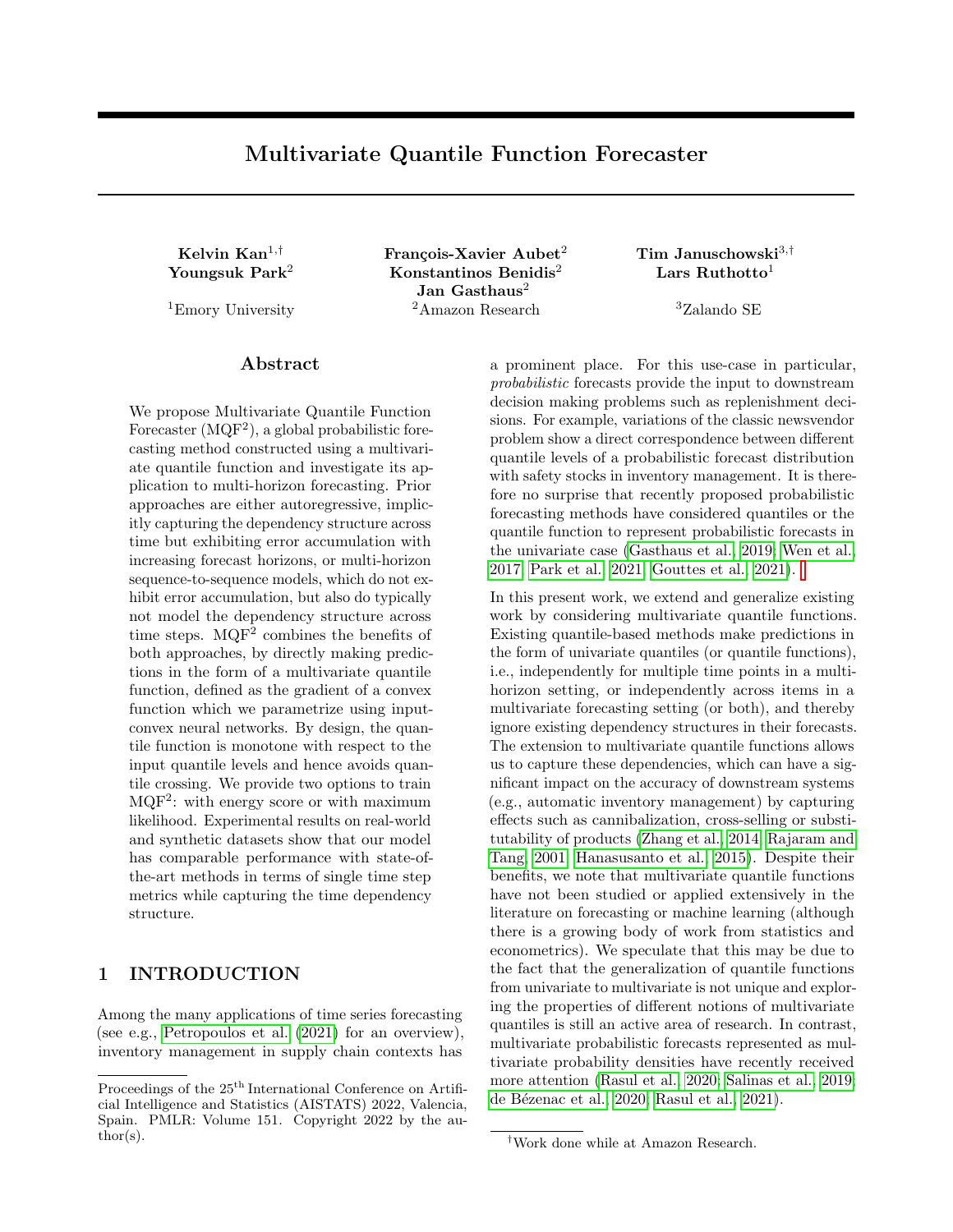<span id="page-16-0"></span>

Figure 4: To test the robustness of our  $MQF^2$ , we investigate the influence of the size of the encoder's hidden state on its performance. We report the sum CRPS, MSIS, Energy Score and mean weighted quantile loss when different hidden state sizes are used. The experiments are repeated 3 times. The solid lines represent the mean of the results, and the colored regions represent the range of 1 standard deviation.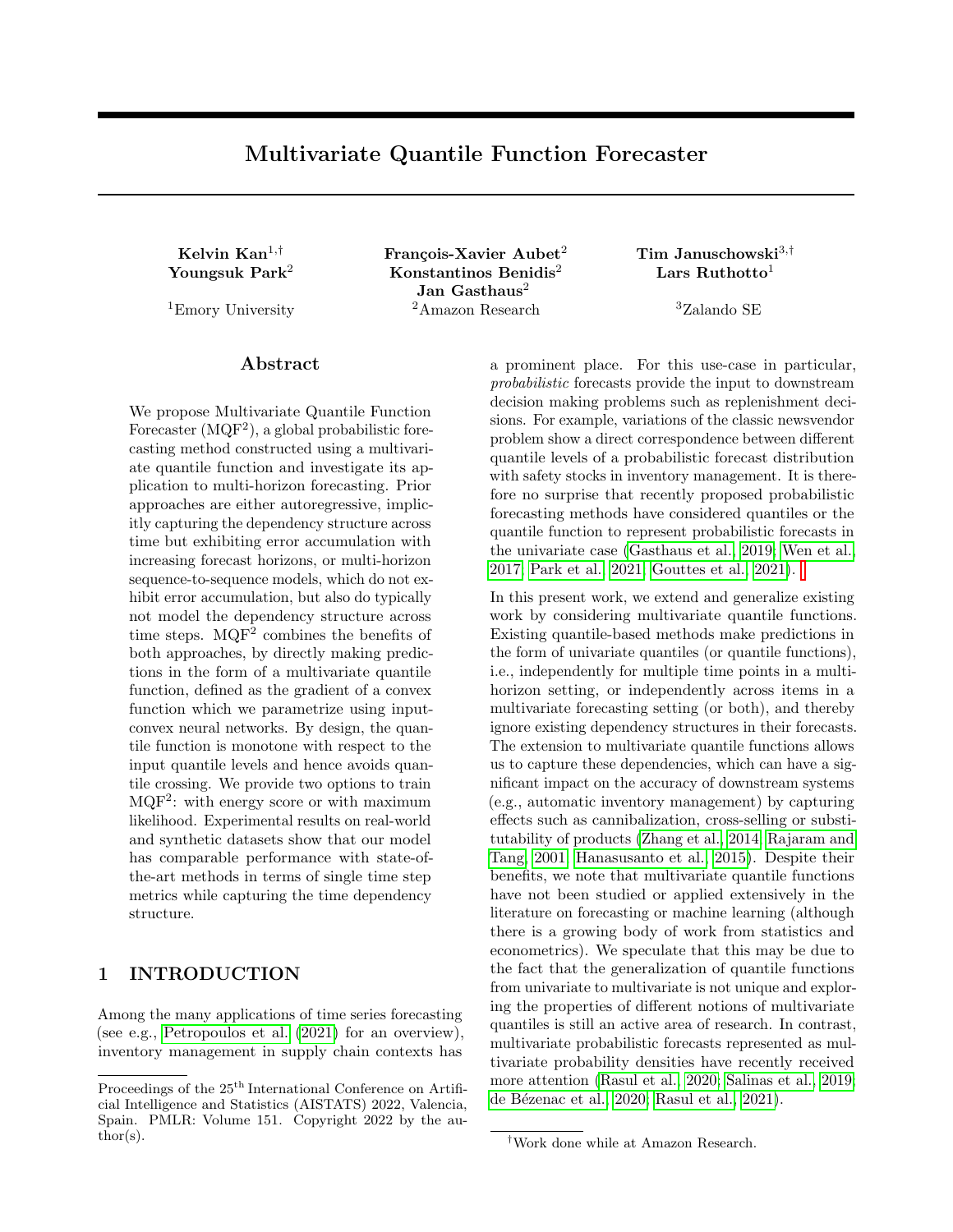<span id="page-17-0"></span>

Figure 5: To test the robustness of our MQF<sup>2</sup>, we investigate the influence of the width of the ICNN on its performance. We report the sum CRPS, MSIS, Energy Score and mean weighted quantile loss when different hidden layer sizes are used. The experiments are repeated 3 times. The solid lines represent the mean of the results, and the colored regions represent the range of 1 standard deviation.